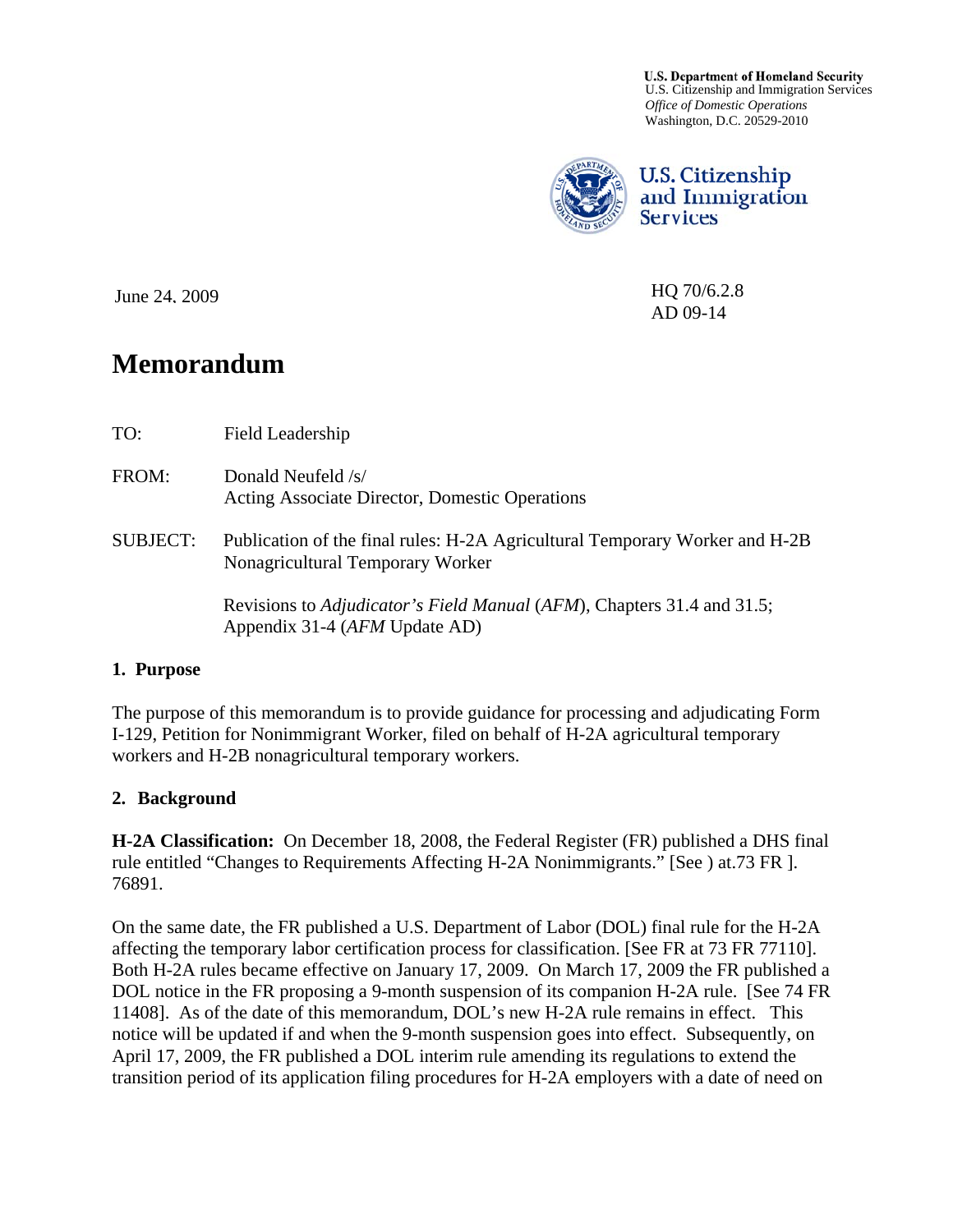or before July 1, 2009, to include all employers with a date of need on or before January 1, 2010. [See 74 FR 17597.]

The following update to the Adjudicator's Field Manual (AFM) is being made by USCIS as a result of new requirements made to the H-2A program in DHS's final rule. These changes and requirements are unaffected by the DOL's suspension of its H-2A final rule.

**H-2B Classification:** On December 19, 2008, the Federal Register published a DHS rule entitled "Changes to Requirements Affecting H-2B Nonimmigrants and Their Employers" final rule in the FR at 73 FR 78104 . On the same date, the DOL published a rule for H-2B classification in the FR at 73 FR 78020. Both H-2B rules became effective on January 18, 2009.

Additionally, in a separate but related change affecting the H-2B classification, the Consolidated Natural Resources Act (CNRA), Public Law 110-229, includes a provision affecting the H-2B visa classification. Upon the CNRA's implementation, H-2B workers in Guam and the Commonwealth of the Northern Mariana Islands (CNMI) will be exempt from the statutory numerical limitation for H-2B classification from November 28, 2009 to December 31, 2014.

The DHS H-2A and H-2B final rules remove certain limitations on H-2A and H-2B employers and adopt streamlining measures in order to facilitate the lawful employment of these foreign temporary workers. These final rules also address concerns regarding the integrity of the H-2A and H-2B programs and set forth several conditions to prevent fraud and to protect laborers' rights.

# **3. Field Guidance and AFM Update**

All USCIS offices are directed to comply with the following guidance. The *Adjudicator's Field Manual (AFM)* Chapter 31.4 entitled "Agricultural Workers (H-2A)" and Chapter 31.5 entitled "Temporary Service or Labor Workers (H-2B)" are amended as follows. Appendix 31-4 "Special Filing Situations Under the H Classification" will be reserved.

# 31.4 Temporary Agricultural Workers (H-2A).

(a) General. The H-2A nonimmigrant classification applies to an alien seeking to perform agricultural labor or services of a temporary or seasonal nature in the United States. USCIS defers to the Department of Labor's determination on the temporary labor certification for H-2A employment as to whether the proffered position qualifies as agricultural.

(b) Definitions.

(1) Seasonal. In the H-2A context, employment is of a seasonal nature where it is tied to a certain time of the year by an event or pattern, such as a short annual growing cycle (including planting, thinning, harvesting, and similar activities). It can also apply to a longer cycle.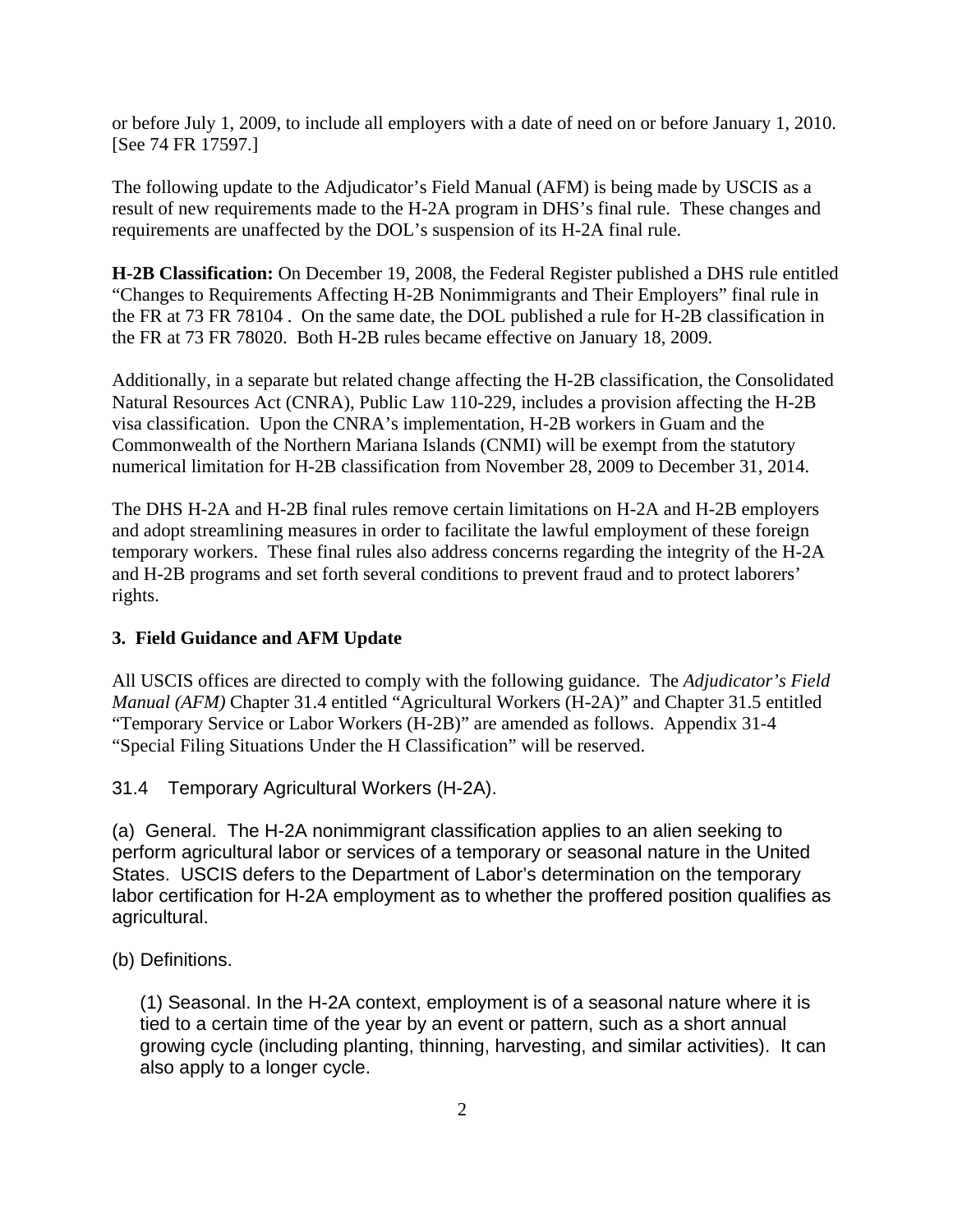(2) Temporary. Except in extraordinary circumstances, temporary agricultural employment does not last longer than one year. See 8 CFR 214.2(h)(5)(iv)(A). Ordinarily, the certification by the Department of Labor (DOL) is sufficient evidence that the employment is temporary. See 8 CFR 214.2(h)(5)(iv)(B). When, however, the employer files a permanent certification for the same alien or another alien for the same position, or where USCIS has other substantial evidence that it is not a temporary position, the petition will be denied. Id.

(c) Timely Processing. On August 10, 2007, then-Secretary of Homeland Security Michael Chertoff announced a series of reforms to include streamlining the H-2A program. As part of the reform process, it is USCIS's goal to process all H-2A petitions timely and efficiently. See **Donald Neufeld's Interoffice Memorandum of October 19**, [2007.](https://dhsonline.dhs.gov/portal/jhtml/dc/sf.jhtml?doid=122713) In accordance with this memo, USCIS provides special handling of H-2A petitions in which:

- Personnel in the Service Center mail room are instructed to generate fee receipts, enter data, and route H-2A petitions for immediate distribution;
- H-2A petitions are distributed to adjudication officers no later than the third day after receipt;
- Adjudications officers are reminded to adjudicate unnamed beneficiaries' H-2A petitions on the day the cases are assigned to them; and
- Once an H-2A approval notice is generated and printed, it should be sent to petitioners within 24 hours of the decision.

(d) Labor Certification. An H-2A petition must be filed on Form I-129 with a single valid temporary agricultural labor certification. [See 8 CFR 214.2(h)(5)(i)(A).] Generally, the original temporary labor certification should be submitted to USCIS. However, a photocopied labor certification may be accepted by USCIS in cases where the petitioner is filing multiple petitions using the same labor certification. Each subsequent petition must reference all previously filed petitions using the same temporary labor certification. The total number of beneficiaries of a petition or series of petitions based on the same temporary labor certification may not exceed the number of workers indicated on that document. [See 8 CFR 214.2(h)(5)(i)(B).]

In emergent circumstances, a single H-2A petition may be extended for a brief period of time up to two weeks without extending the temporary labor certification. The H-2A worker, however, must continue to be employed by the same employer that obtained the previously approved petition and must continue to perform the same duties. [See 8 CFR 214.2(h)(5)(x).]

(e) H-2A Eligible Countries. H-2A petitions may only be approved for nationals of countries that the Secretary of Homeland Security has designated, with the concurrence of the Secretary of State, as eligible to participate in the H-2A program. The list of H-2A eligible countries will be published in a notice in the FR on a rolling basis. This list was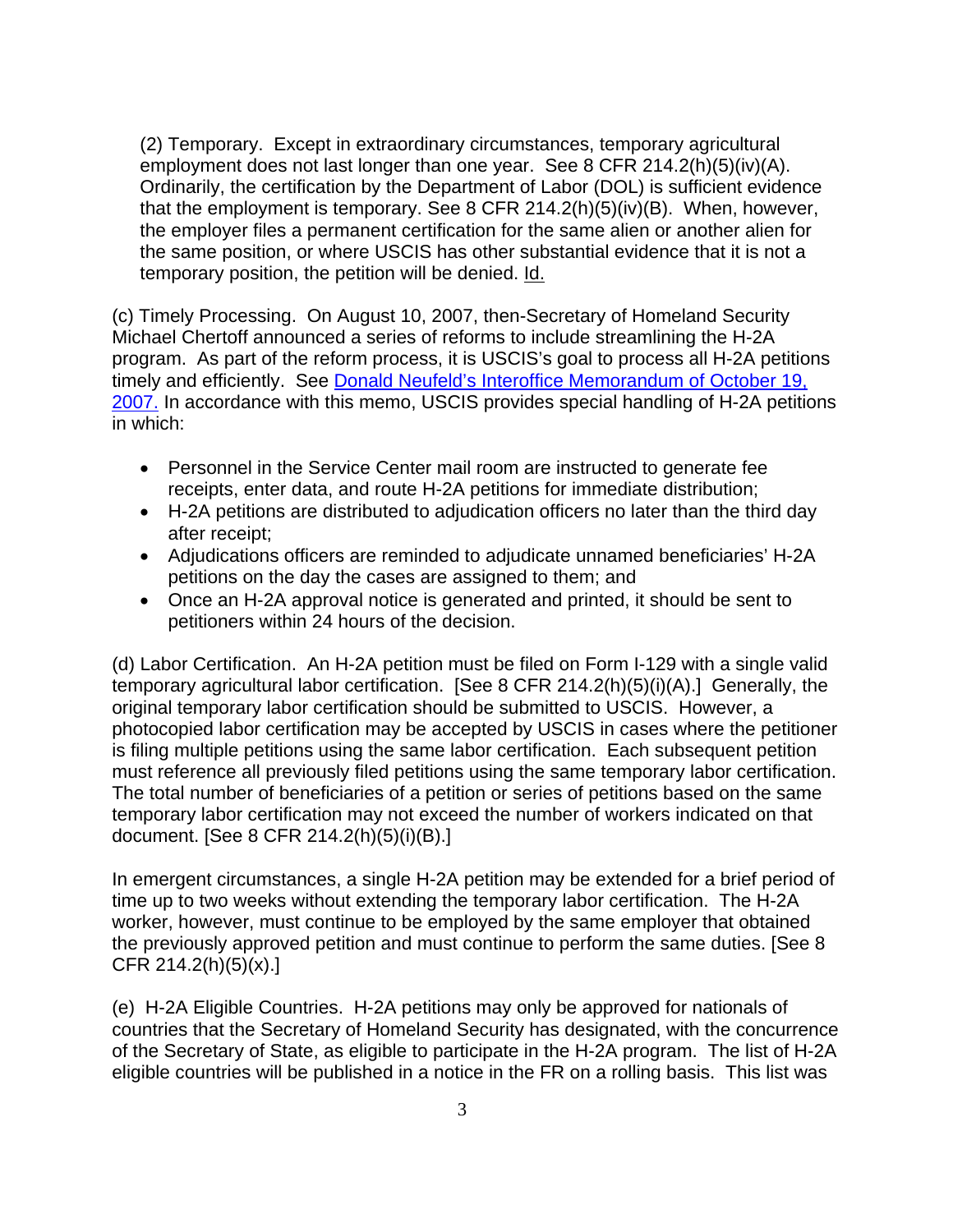initially developed based, in part, on an identification of the top participating countries in the H-2A and H-2B visa programs and their record of timely acceptance of the return of their nationals who are removed from the United States. Designation of countries on the H-2A list of eligible countries will be valid for one year from publication. The first H-2A eligible countries list was published in the FR on December 18, 2008. [See 73 FR 77043.] This list is also posted on the USCIS website.

A national from a country not on the H-2A eligible country list may only be the beneficiary of an approved H-2A petition if the Secretary of Homeland Security, in her sole and unreviewable discretion, determines that it is in the U.S. interest for that alien to be the beneficiary of such a petition. [See 31.4(h)(3) of the AFM and 8 CFR 214.2(h)(5)(i)(F)(1)(ii).]

(f) Petitioner Requirements.

(1) An H-2A petition may be filed by the employer listed on the labor certification, the employer's agent, or the association of U.S. agricultural producers named as a joint employer on the labor certification.

A U.S. agent may file a petition only in cases where:

- Workers are traditionally self-employed;
- Workers use agents to arrange short-term employment on their behalf with numerous employers; or
- A foreign employer authorizes the agent to act on its behalf.

(2) All H-2A petitions must state the nationality of all beneficiaries. [See AFM 31.4(e).] To avoid processing delays, petitioners are advised to file the petitions for workers from designated H-2A eligible countries and non-eligible countries separately. [See 8 CFR 214.2(h)(2)(ii).]

Adjudicating officers will issue a request for evidence when petitions filed on behalf of a combination of aliens from both H-2A eligible and non-eligible countries lack sufficient evidence to establish whether the beneficiaries from non-eligible countries qualify for H-2A classification.

(3) Employment-related notifications. The petitioner must agree to notify USCIS within 2 work days if:

- a worker fails to report to work within 5 work days of the employment start date on the petition or within 5 work days of the start date established by his or her employer, whichever is later;
- the agricultural labor or services for which workers were hired is completed more than 30 days earlier than the employment end date stated on the petition; or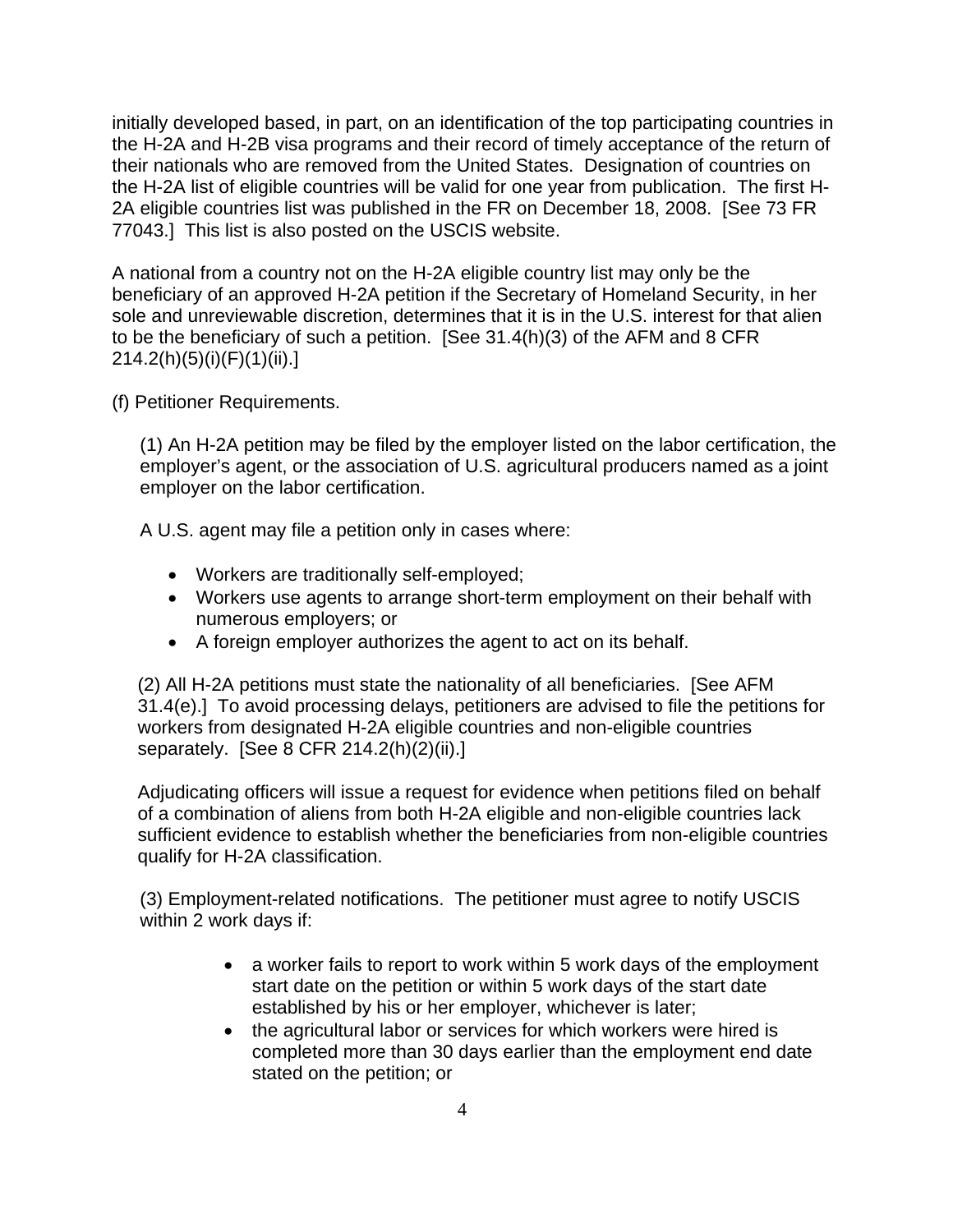• the worker has not reported for work for a period of 5 consecutive work days without the consent of the employer or the worker is terminated prior to the completion of agricultural labor or services for which he or she was hired.

[See 8 CFR 214.2(h)(5)(vi)(B)(1).] Instructions explaining how a petitioner should make an employment-related notification to USCIS were published in a notice in the FR on December 18, 2008. [See 73 FR 77049].

Please note: USCIS defers to the DOL's definition of "workday" which, according to the Fair Labor Standards Act, generally means the period between the time on any particular day when an employee commences his/her "principal activity" and the time on that day at which he/she ceases such principal activity or activities.

A petitioner that fails to meet these requirements is subject to liquidated damages in the amount of \$10 per violation. Failure to notify USCIS in a timely fashion may be excused at the discretion of USCIS if it is demonstrated that the delay was due to extraordinary circumstances beyond the control of the petitioner and USCIS finds the delay commensurate with the circumstances. Such a determination will be made on a case-by-case basis. If the petitioner fails to demonstrate good cause for failure to make a timely notification, USCIS will notify CBP that the petitioner is liable for liquidated damages. The petitioner will then receive a demand letter for payment directly from CBP. [See 8 CFR 214.2(h) $(5)(vi)(B)(3).$ ]

(4) Payment of Fees by Aliens to Obtain H-2A Employment. An H-2A petition will be denied or revoked on notice if USCIS determines that the petitioner has collected, or entered into an agreement to collect a fee or compensation as a condition of obtaining the H-2A employment, or that the petitioner knows or should have known that the beneficiary has paid or agreed to pay any facilitator, recruiter, or similar employment service as a condition of obtaining the H-2A employment. The types of fees that would be prohibited include recruitment fees, attorneys' fees, and fees for preparation of visa applications. Prohibited fees do not include the lower of the fair market value or the actual reasonable costs of transportation to the United States and any payment of government-specified fees required of persons seeking to travel to the United States (e.g., fees required by a foreign government for issuance of passports, fees imposed by the U.S. Department of State for issuance of visas, inspection fees), *except* where the passing of such costs to the worker is prohibited by statute or by DOL regulation. [See e.g., Arriaga v. Florida Pacific Farms, L.L.C., 305 F.3d 1228 (11th Cir. 2002) (under FLSA, transportation from Mexico to Florida and visa costs under H-2A program may not be passed to H-2A workers).]

All H-2A petitioners are required to attest in the H Classification Supplement submitted with the Form I-129 whether: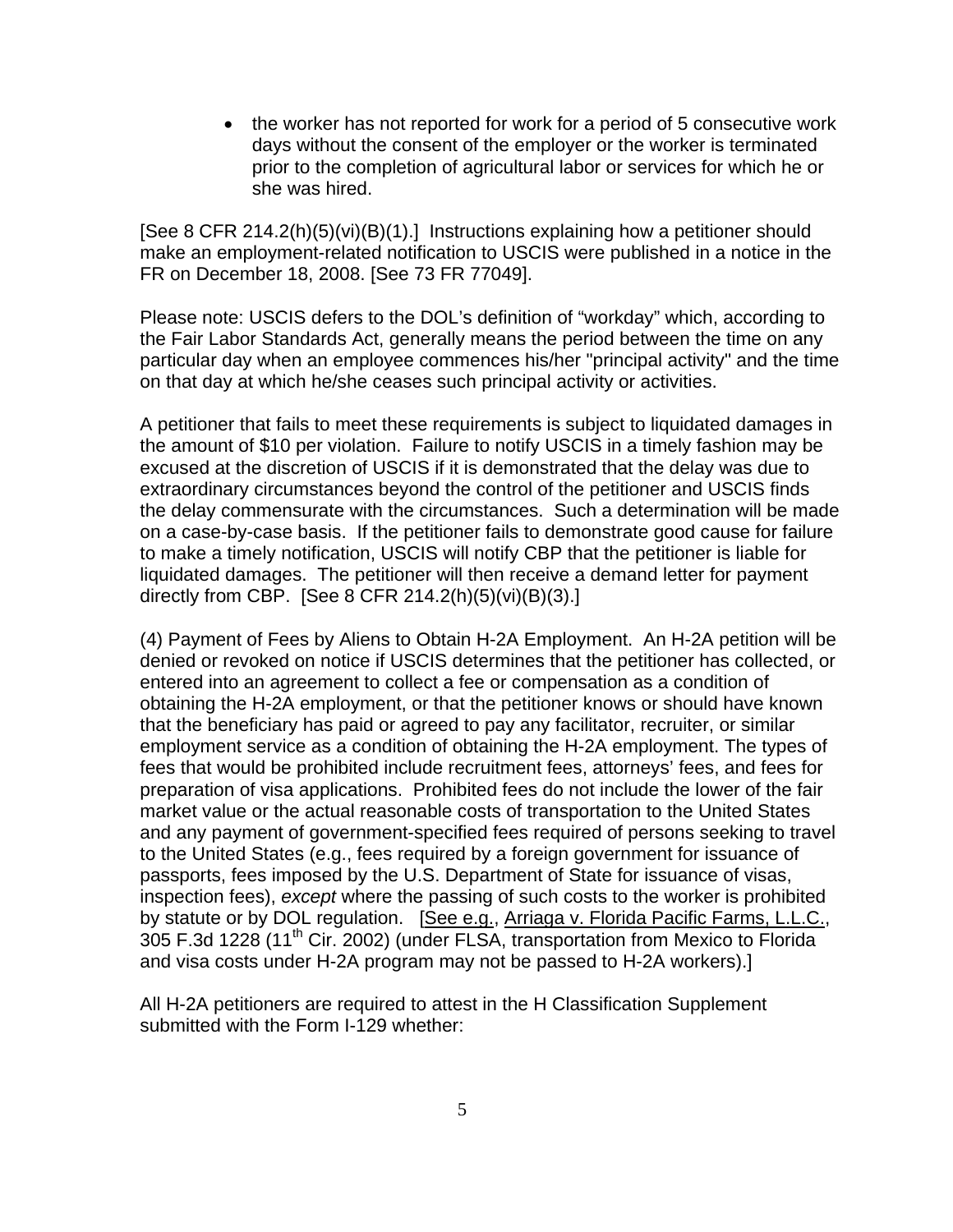(A) The petitioner has used a staffing, recruiting, or placement service or agent to locate the H-2A workers included in the petition. If so, the name & address of the service should be provided;

(B) The beneficiaries have paid any form of compensation as a condition of the employment (or have made an agreement to pay such compensation at a later date), not including the lower of the fair market value or actual reasonable costs of transportation to the United States and government-specified fees required for travel to the United States (provided the passing of such costs by the petitioner/employer to the beneficiary is not prohibited by law) for which the worker may be responsible, and answer the following:

(i) If the beneficiary has paid any form of compensation, has the beneficiary been reimbursed? If yes, evidence of the reimbursement must be submitted.

(ii) If the beneficiary has made an agreement to pay such compensation at a later date, has this agreement been terminated? If yes, evidence of the termination must be submitted.

### AND

(C) The petitioner has ever had an H-2A petition denied or revoked because an employee paid a job placement fee or other compensation. If so, the information about when it was and the receipt number must be provided. If the worker(s) was/were reimbursed for such fees or compensation, evidence of reimbursement must be submitted. If the worker(s) was/were not reimbursed because of the failure to locate the beneficiary, evidence of the efforts to locate the beneficiary must be submitted.

Adjudicating officers will verify that the petitioner has signed the attestation included on the H Classification Supplement and will review the petitioner's answers to ensure that they are consistent with the petitioner's type of business.

If the alien has paid prohibited fees, the petition will not be denied or revoked if the petitioner demonstrates that:

- prior to the filing of the petition, the alien beneficiary has been reimbursed for the prohibited fees paid;
- where the prohibited fees have not yet been paid, that the agreement to pay has been terminated; or
- where, after the petition is filed, the petitioner learns that the prohibition on collecting or agreeing to collect a fee has been violated by a recruiter or agent, the petitioner notifies USCIS about the prohibited payments, or agreement to make such payments, within 2 work days of finding out about such payments or agreements. [See 8 CFR 214.2(h)(5)(xi)(A).]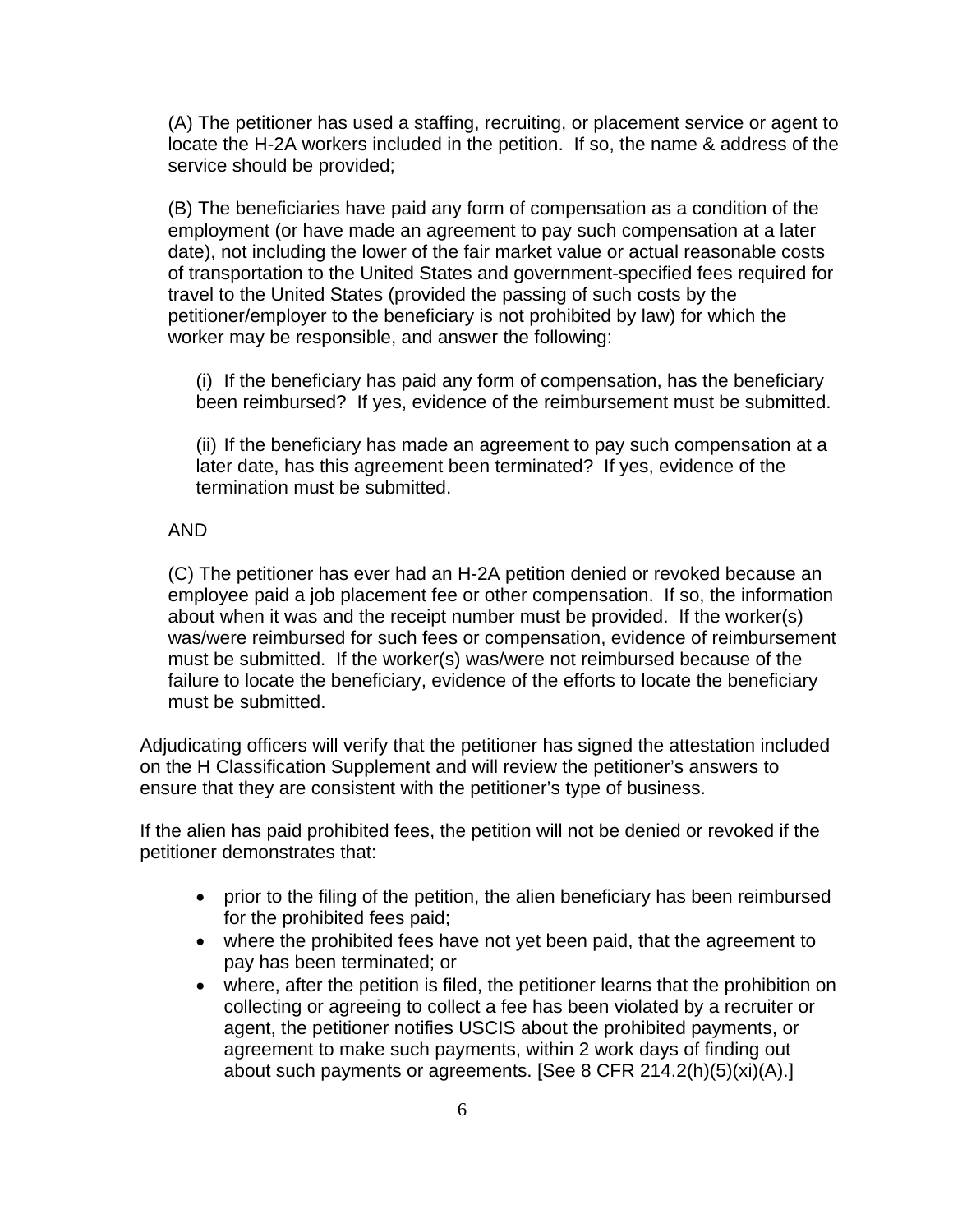Instructions explaining how a petitioner should make a fee-related notification to USCIS were published in a notice in the FR on December 18, 2008. [See 73 FR 77049.]

If the H-2A petition is denied or revoked on these grounds, then, as a condition of approval of future H-2A petitions filed within one year of the denial or revocation, the petitioner must demonstrate that the beneficiary has been reimbursed or that the beneficiary cannot be located despite the petitioner's reasonable efforts. [See 8 CFR 214.2(h)(5)(xi)(C).]

(g) Multiple Beneficiaries. More than one beneficiary may be included in an H-2A petition as long as the total number of beneficiaries does not exceed the number of positions certified by the DOL on the relating temporary labor certification and the beneficiaries will be performing the same service, or receiving the same training, for the same period of time, and in the same location. [See 8 CFR 214.2(h)(5)(i)(B).]

(h) Beneficiary Requirements.

(1) Petitions filed on behalf of beneficiaries currently in the United States requesting a change of status or extension of stay in H-2A status must identify each beneficiary and provide evidence to show that each beneficiary meets the minimum employment and job training requirements listed on the temporary labor certification (if applicable).

(2) Petitions filed on behalf of beneficiaries who are outside the United States requesting consular notification are not required to identify the beneficiaries or to provide evidence of each beneficiary's qualifications and/or education with the petition because that evidence may be submitted to the consulate at the time of a visa application or to the CBP at a port of entry or pre-flight inspection location upon admission.

(3) Beneficiaries from countries not listed as eligible for H-2A classification. The H Classification Supplement to the Form I-129, revised  $1/22/09$  (p.  $8 - 12$  of the form) now requires a petitioner who chooses to file an H-2A petition on behalf of H-2A workers who are not from a country that has been designated as an H-2A eligible country to name those beneficiaries and provide the following information about such beneficiaries:

- Full Name;
- Date of birth;
- Country of birth; and
- Country of citizenship.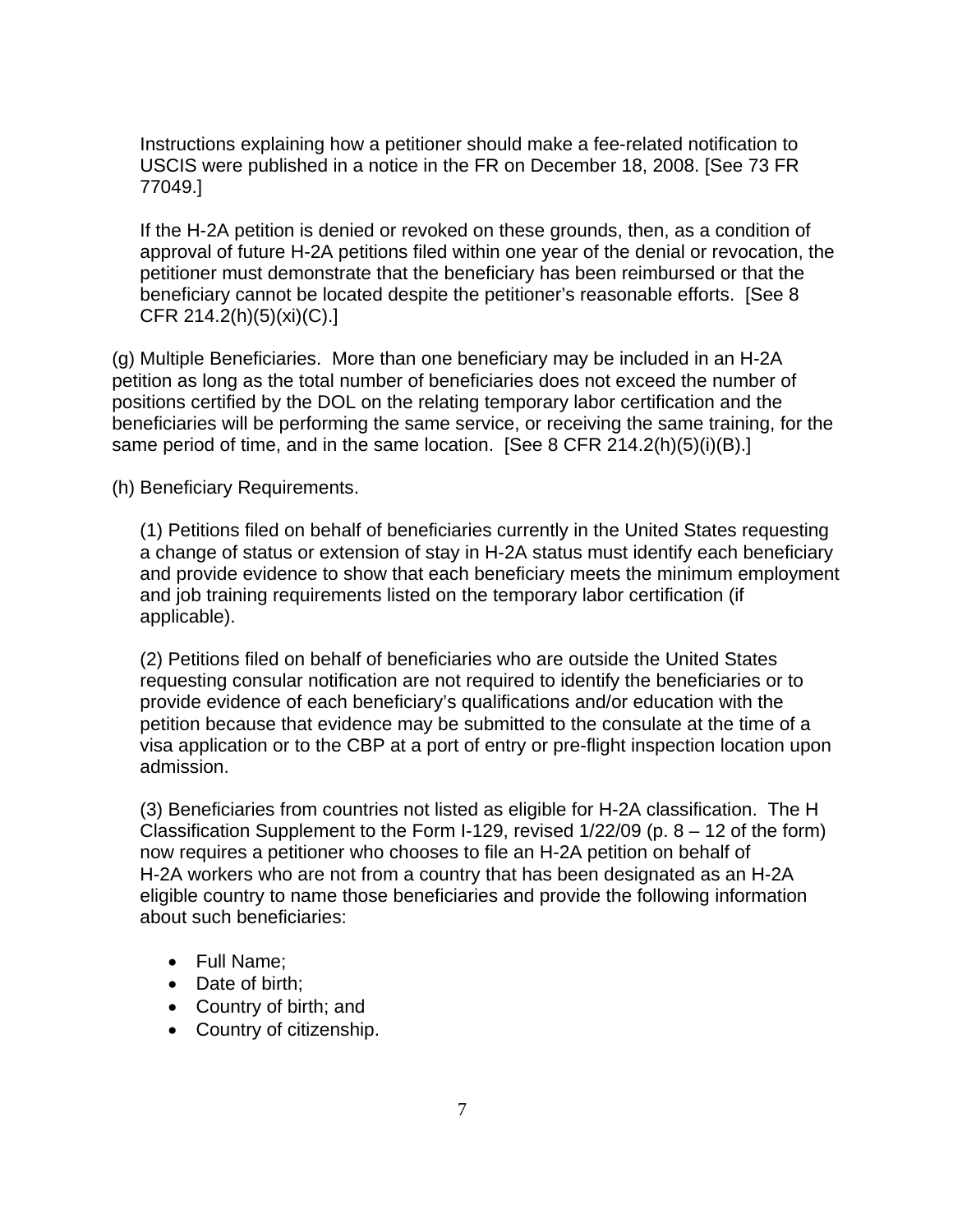This provision applies both to beneficiaries who are currently within the United States who are seeking an extension of H-2A stay or change of status to H-2A, as well as to beneficiaries who are outside of the country. A petition filed on behalf of H-2A workers who are not from a country that has been designated as an H-2A eligible country may be approved only if DHS determines, in its sole and unreviewable discretion, that it is in the U.S. interest for that alien to be a beneficiary of such petition. [See 8 CFR 214.2(h)(5)(i)(F).] In order to make this discretionary determination of U.S. interest, USCIS may take into account the following factors, including, *but not limited to*:

- Evidence that a worker with the required skills is not available among U.S. workers or from among foreign workers from a country on the list of eligible countries;
- Evidence that the beneficiary has been admitted to the United States previously in H-2A status and complied with the terms of his/her status.
- Any potential for abuse, fraud, or other harm to the integrity of the H-2A program through the potential admission of these worker(s) that a petitioner plans to hire; and
- Other factors that would serve the U.S. interest, if any.

Each request for a U.S. interest exception is fact-dependent, and therefore must be considered on a case-by-case basis. Although USCIS will consider any evidence submitted to address each factor, USCIS has determined that it is not necessary for a petitioner to satisfy each and every factor. Instead, a determination will be made based on the totality of circumstances. For factor no. 3, USCIS will take into consideration, among other things, whether the alien is from a country that cooperates with the repatriation of its nationals. For factor no. 4, circumstances that are given weight, but are not binding, include evidence substantiating the degree of harm that a particular U.S. employer, U.S. industry, and/or U.S. government entity might suffer without the services of H-2A workers from non-eligible countries.. ,

Petitions filed on behalf of beneficiaries from non-eligible countries that do not initially provide sufficient evidence to overcome the requirements of 8 CFR  $214.2(h)(5)(i)(F)(1)(ii)$  will be issued a request for evidence allowing 30 days to respond to USCIS. [See 8 CFR  $103.2(b)(8)(ii)$  and  $(iv)$ ]

(4) The approval of a permanent labor certification, or the filing of a preference petition for an alien currently employed by the same petitioner, shall be a reason, by itself, to deny the alien's extension of stay. [See 8 CFR 214.2(h)(16)(ii).]

(i) Decision Procedures.

(1) Approval. If the documentary requirements have been met and the petition is approvable, endorse the action block. The approval period should coincide with the period requested by the petitioner, but should not exceed the validity dates indicated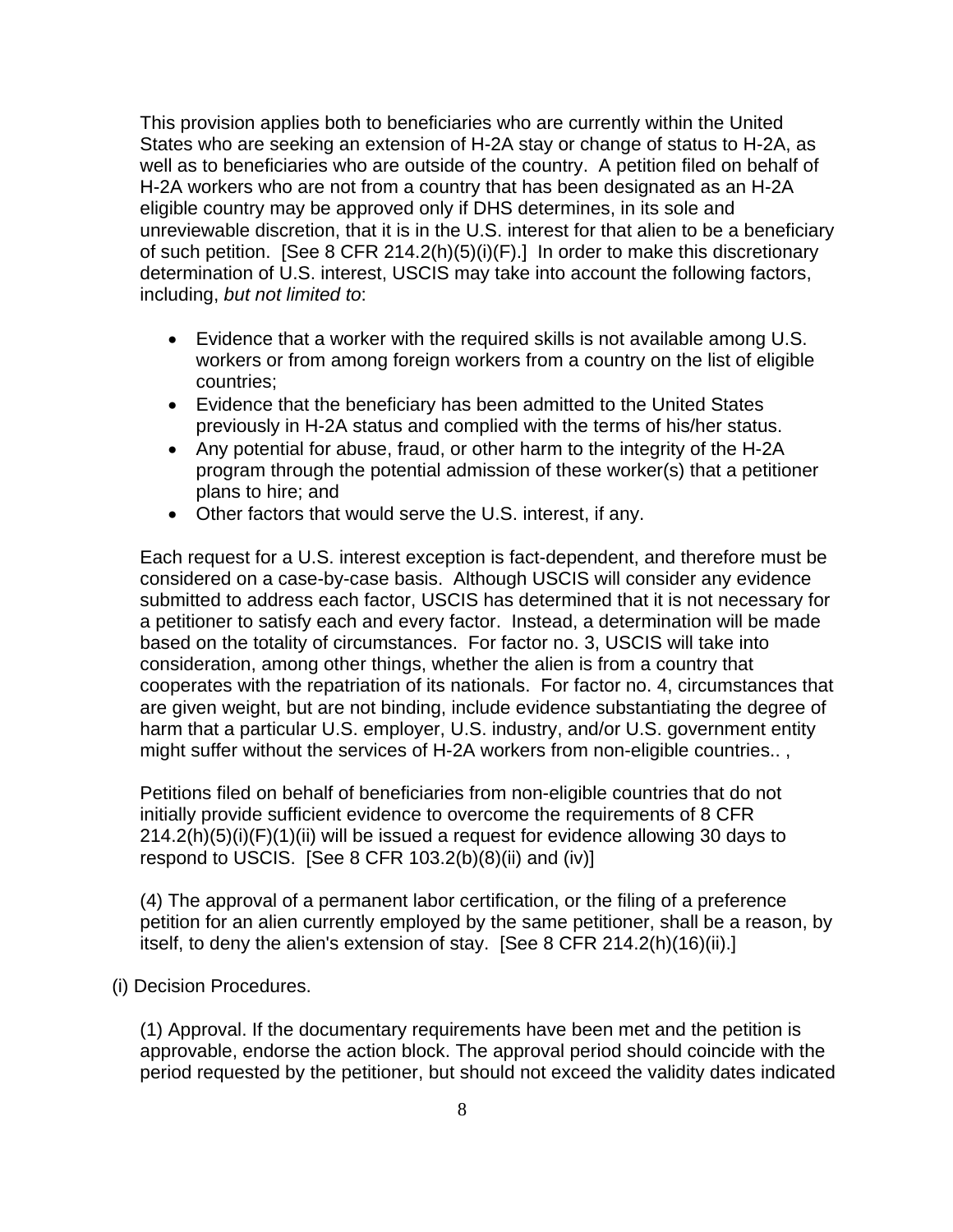on the temporary labor certification from the Department of Labor. If the alien is present in the United States and requires a change of status, follow the procedures described in Chapter 30.3. If the alien is present in the United States and requires an extension of stay, follow the procedures described in Chapter 30.2. Notify the petitioner of the action taken using Form I-797, Notice of Action. After approval, the file containing one copy of the petition and the supporting evidence should be forwarded to the Harrisonburg File Storage Facility (HBG).

(2) Denial. Prepare a notice of denial and advise the petitioner of the right of appeal to the Administrative Appeals Office (AAO). Retain the file, in accordance with local procedures, until the appeal period expires or an appeal is received. Please note: while the denial of a petition filed on behalf of a national of a country not listed on the H-2A Eligible Countries List for failure to establish eligibility for the U.S. interest exception in 8 CFR 214.2(h)(5)(i)(F) may be appealed to the AAO, there is no *judicial* appeal available to challenge such a discretionary denial, as such decisions, by regulation, are, as noted above, made in the Secretary's sole and unreviewable discretion. Id.

(3) Partial Approvals. A partial approval occurs with petitions for multiple beneficiaries when only some of the beneficiaries included on the petition are found to be approvable and some must be denied. For example, a partial approval may result in cases where a petition is filed for a combination of beneficiaries from H-2A eligible and non-eligible countries and the petitioner is unable to provide sufficient evidence in response to a USCIS request for evidence that the beneficiaries from non-eligible countries meet the U.S. interest requirement of 8 CFR 214.2(h)(5)(i)(F)(1)(ii).

Since USCIS Systems are not capable of counting two actions for one receipt, the action on a partial approval is counted as an approval for reporting purposes. Generally, a petitioner may appeal the decision to deny classification to one or more of the beneficiaries or file a new petition in their behalf.

(j) Transmittal of Petitions.

(1) Visa Applicants. If the beneficiary requires a visa and requests consular notification, the duplicate of the approved petition (if submitted), with the supporting documents, shall be sent to the Department of State's Kentucky Consular Center (KCC).

(2) Visa-exempt Applicants. If the beneficiary does not require a visa and requests notification to the port of entry or pre-flight inspection facility, forward the duplicate petition (if submitted) with supporting documents to the appropriate port of entry or pre-flight inspection facility.

(k) Special Handling.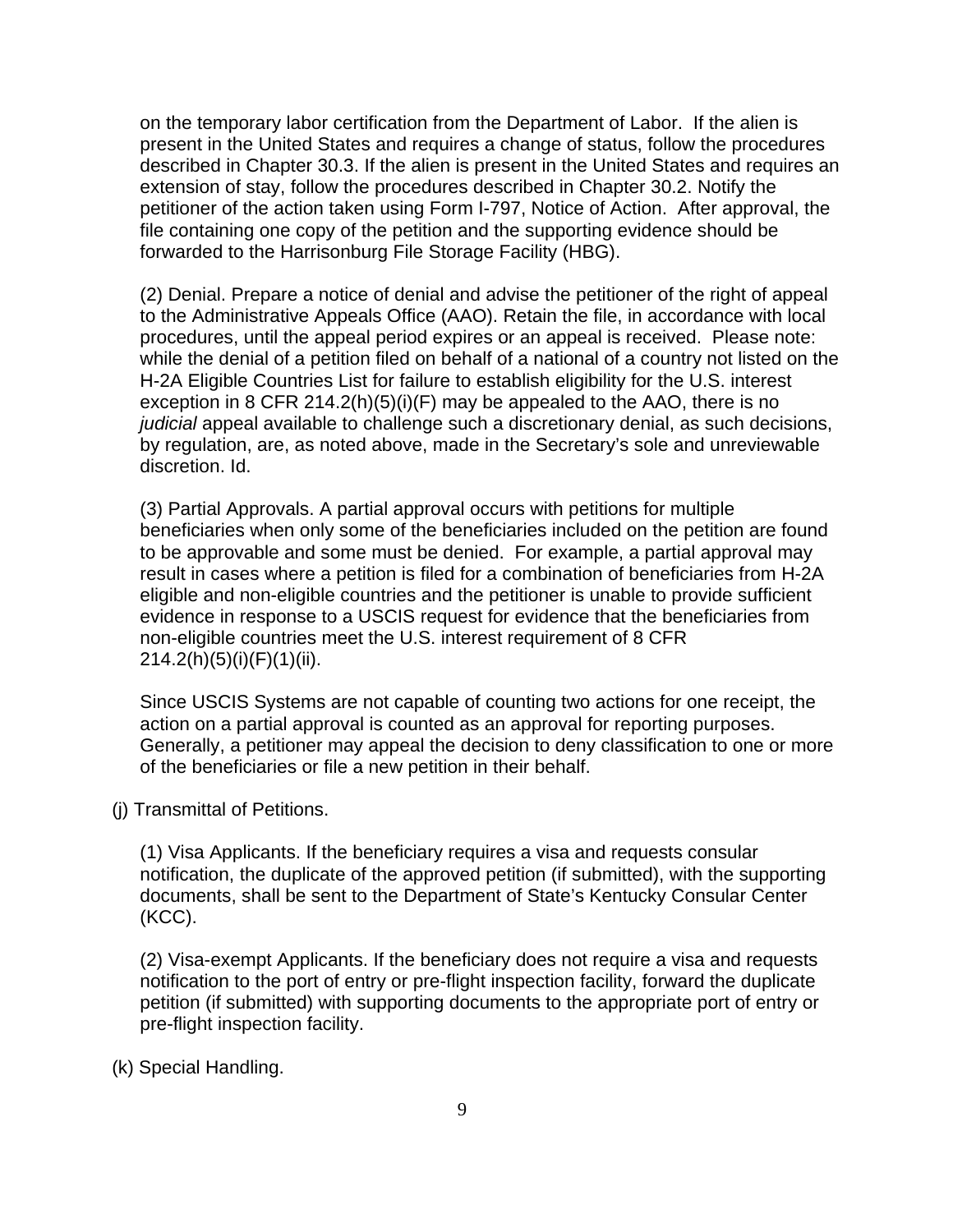(1) Sheepherders. Until the most recent H-2A final rule went into effect on January 17, 2009 (73 FR 76891), USCIS refrained from applying the three-year maximum period of stay for H-2A sheepherders. However, effective January 17, 2009, sheepherders are subject to the same three-year maximum period of stay and departure requirements applicable to other H-2A workers. This change in the handling of sheepherders is mandated by the statutory requirement that H-2A employment be of a temporary nature.-

(2) Canadian Custom Harvest or Combine Operators. Annually, a group of Canadian custom harvest and combine workers come to the Midwestern United States to assist U.S. farmers with harvesting wheat, corn, and other crops. Because the growing season for these crops varies depending on their specific geographical location, a definitive itinerary of services and locations is generally not provided; however, the operators typically start working in the South and work their way through a number of states north over the course of the harvesting season.

Although petitioners filing for Canadian harvest or combine workers may not have a U.S. address, USCIS has traditionally accepted petitions filed by Canadian employers requesting these types of workers. Such operators typically are coming into the United States to provide services for U.S. employers, who have contracted with a member of the Association of Canadian Harvesters.

(3) Certain Caribbean Residents Seeking Admission to the United States as H-2A Agricultural Workers. A visa is currently not required for H-2A workers who are British, French, or Netherlands nationals, or nationals of Barbados, Grenada, Jamaica, or Trinidad and Tobago, who have their residence in British, French, or Netherlands territory located in the adjacent islands of the Caribbean area, or in Barbados, Grenada, Jamaica, or Trinidad and Tobago. [See 8 CFR 212.1(b)(1).]

(l) Adjudicative Issues.

(1) Substitution of Beneficiaries. Beneficiaries may be substituted for previously approved H-2A workers in the following situations, as long as the total number of beneficiaries will not exceed the number of workers authorized in the temporary labor certification:

(A) Before admission: Substitutions of beneficiaries who have not yet been admitted to the United States are processed directly with the consulate or, if the alien is visa exempt, at the port of entry or pre-flight inspection location.

(B) Stateside substitution: An H-2A petition may be filed to replace H-2A workers already admitted to the United States: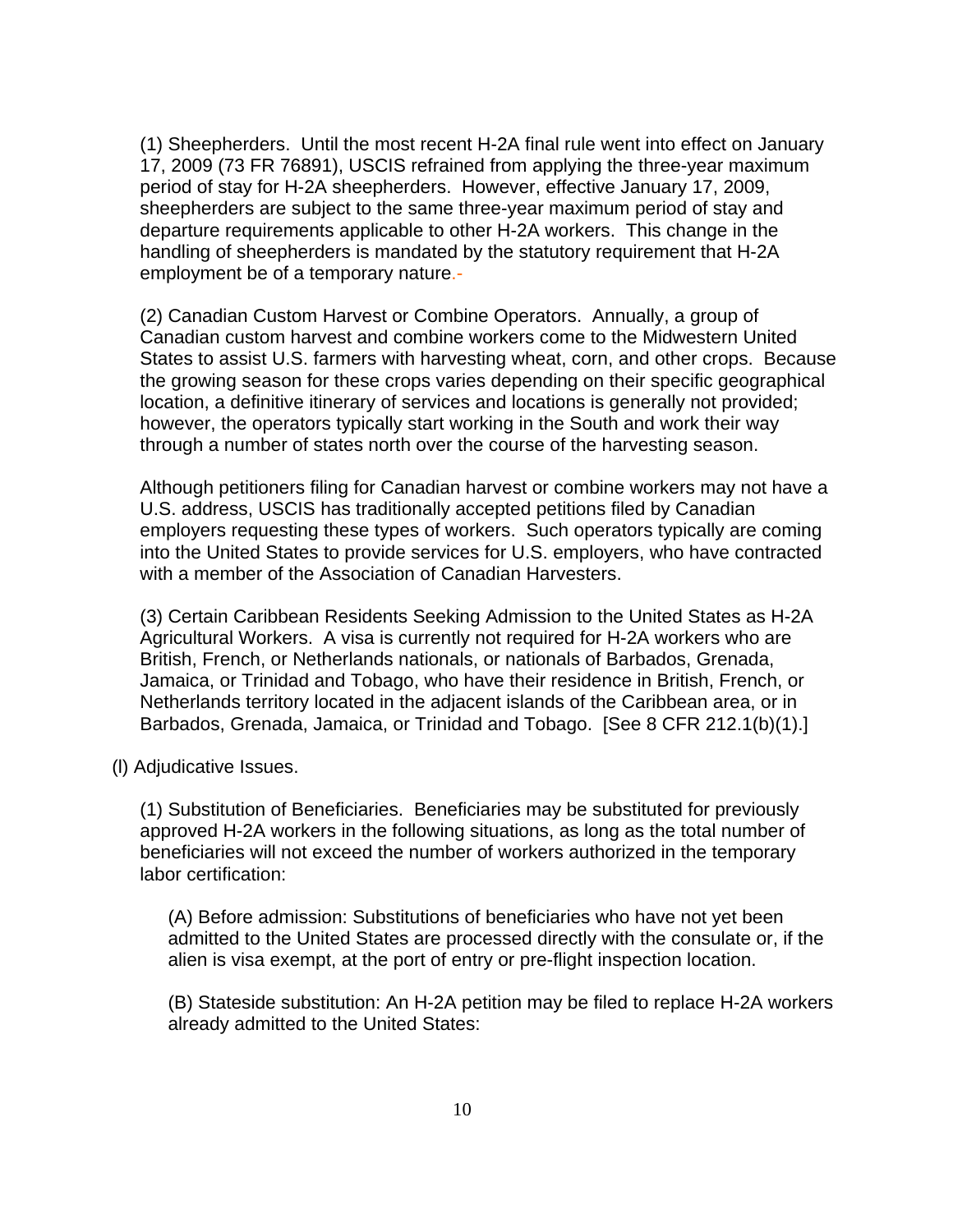- Whose employment was terminated earlier than the end date stated on the original H-2A petition and before the completion of work;
- Who failed to report to work within five work days of the employment start date (The worker has never worked at the work-site and it has been 5 days since his employment was scheduled to begin); or
- Who absconded from the work-site. An H-2A worker has absconded if he or she has not reported for work for a period of 5 consecutive workdays without the consent of the employer. (The worker has been working at the work-site, but abandoned his employment for a period of 5 consecutive workdays without the consent of the employer).

To request a stateside substitution, the petitioner must file an amended petition at the Service Center where the original petition was filed. This amended petition requesting substitution(s) must be filed with:

- A filing fee;
- A copy of the temporary labor certification;
- A copy of the approval notice covering the workers for which replacements are sought;
- A statement giving each terminated worker's name, date and country of birth, termination date, the reason for termination, and the date that USCIS was notified that the alien was terminated or absconded, if applicable; and
- Other evidence as required under 8 CFR Section 214.2(h)(5)(i)(D).

A petition requesting substitution(s) may not be approved where the requirements of paragraph 8 CFR 214.2(h)(5)(vi) of this section (regarding consent, liabilities and non-compliance) have not been met.

Additionally, a petition requesting substitution(s) does not constitute the notification requirements of paragraph 8 CFR 214.2(h)(5)(vi)(B)(1).

(2) Limitation on Period of Stay. Generally, H-2A workers are authorized a maximum uninterrupted stay of three (3) years in H-2A classification.

An individual who has held H-2A status for a total of 3 years may not again be granted H-2A status until such time as he or she remains outside the United States for an uninterrupted period of 3 months. [See 8 CFR 214.2(h)(5)(viii)(C).]

Absences from the United States that are less than 3 months can interrupt the accrual of time spent as an H-2A nonimmigrant against the 3-year limit:

- If the accumulated stay is 18 months or less, an absence is interruptive if it lasts at least 45 days; or
- If the accumulated stay is greater than 18 months, an absence is interruptive if it lasts for at least 2 months.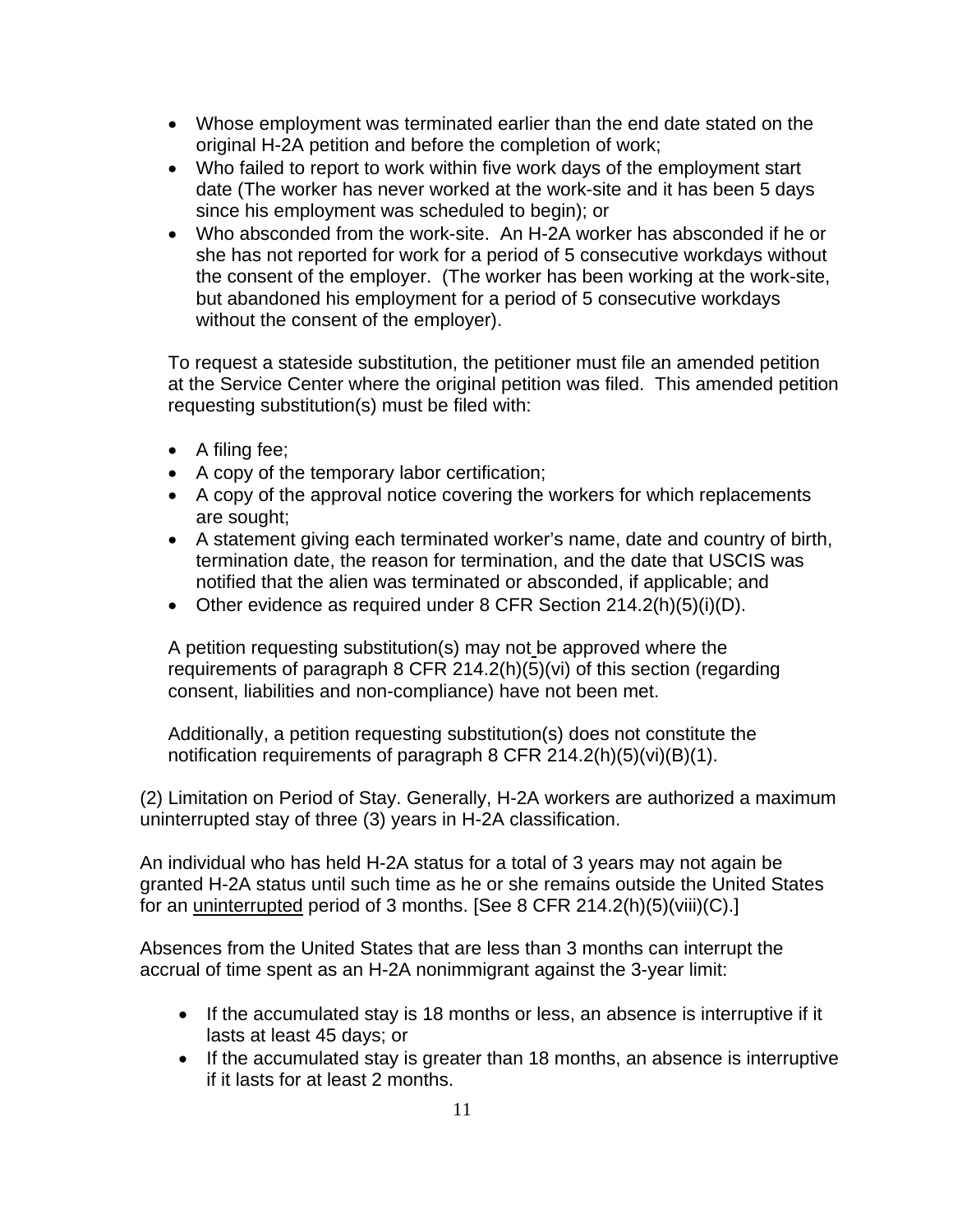As of January 18, 2009, sheepherders are no longer exempt from this 3-year limitation of stay. [See 73 FR 76906-07].

Note: H-2A aliens do not fall under the exception listed in 8 CFR 214.2(h)(13)(v). This regulation refers only to H-1B, H-2B, and H-3 classifications, giving them an exception to the limitation on the maximum period of stay for aliens who commute part-time to the United States. or who do not reside continually in the United States and whose employment is seasonal, intermittent, or for an aggregate of 6 months or less per year.

(3) Extension with a New Employer. In most cases, an H-2A worker who changes employer cannot begin working for the new employer until USCIS approves the petition requesting a change of employer.

However, in cases where a new employer that is participating and in good standing with E-Verify files a petition for a change of employer on behalf of an H-2A alien requesting an extension of stay, the H-2A alien may work for the new employer, as soon as USCIS receives the petition. While the petition is pending, the H-2A alien's employment authorization is extended up to 120 calendar days. If USCIS does not approve the new petition within 120 days or denies it before 120-day period expires, USCIS will automatically terminate the H-2A alien's employment authorization in 15 calendar days. In those cases, E-Verify will not notify the new employer that USCIS has terminated employment authorization.

At its discretion, USCIS may periodically audit any new employer's participation in E-Verify, as well as the status of the alien's employment on a post-adjudication basis. Violators will be subject to petition and/or status revocation.

31.5 Temporary Service or Labor Workers (H-2B).

(a) General. The H-2B nonimmigrant classification applies to an alien seeking to perform temporary non-agricultural labor or services in the United States. This classification does not apply to graduates of medical schools coming to the United States to perform services as members of the medical profession.

# (b) Definitions.

Temporary Services or Labor. The term "temporary services" is defined as services where the petitioner's need for the duties to be performed, rather than the job itself, is temporary. It is the nature of the employer's need, not the nature of the duties, that is controlling. See Matter of Artee Corporation, 18 I & N Dec. 366 (Comm. 1982) and Matter of Golden Dragon Chinese Restaurant, 19 I&N Dec. 238 (Comm. 1984) and Matter of General Dynamics Corp., 13 I&N Dec. 23 (Reg. Comm 1968). The nature of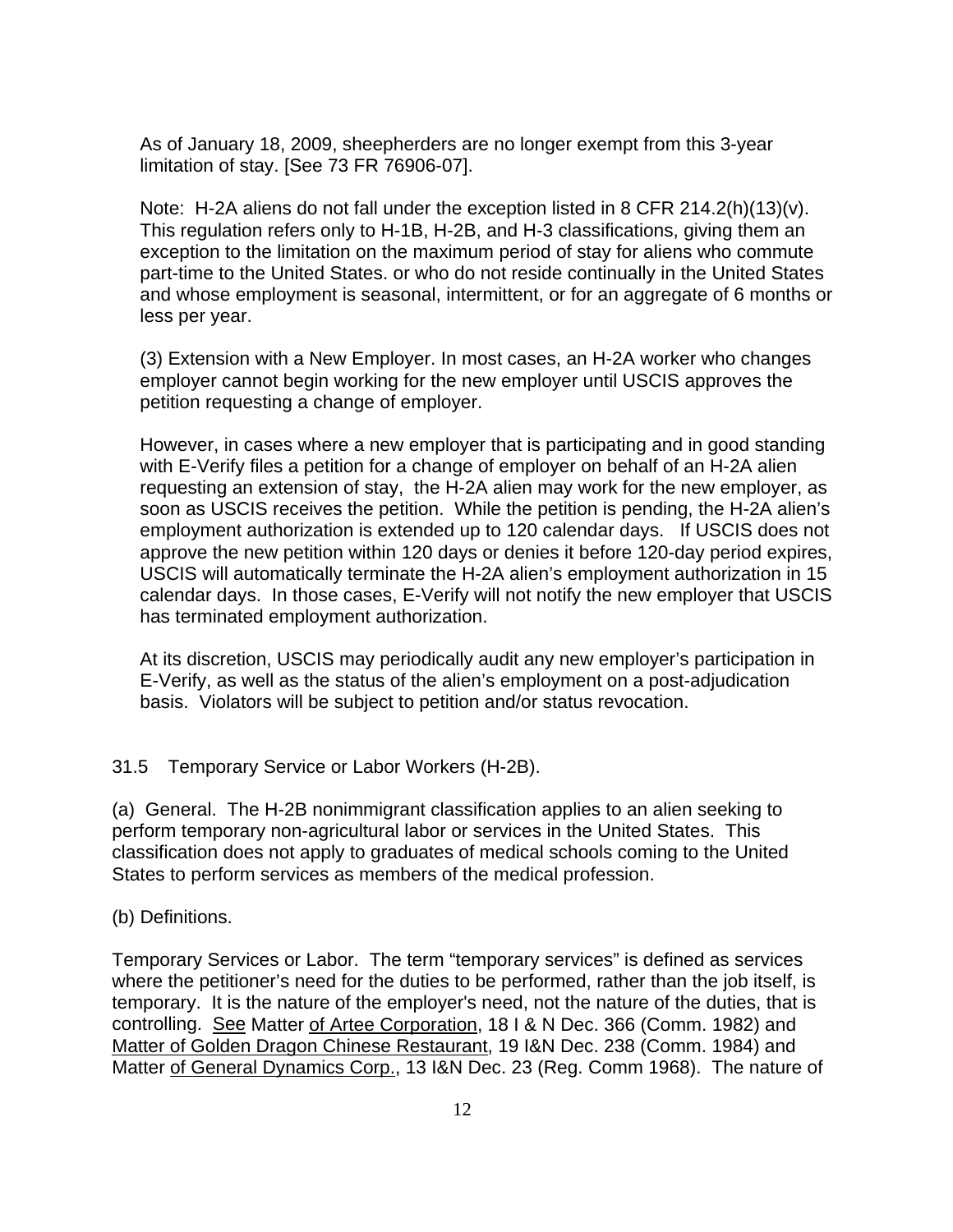the employer's temporary need for H-2B employment must be seasonal, peakload, intermittent, or a one-time occurrence as defined in the regulations at 8 CFR 214.2(h)(6)(ii).

Employment is of a temporary nature when the employer needs a worker for a limited period of time. The employer must establish that the need for the employee will end in the near, definable future. Generally, that period of time will be limited to one year or less, but in the case of a one-time occurrence, the period of employment could last longer than one year and up to three years. [See 8 CFR 214.2 (h)(6)(ii)(B).]

One-Time Occurrence. The petitioner must establish that the employer:

- Has not employed workers to perform the services or labor in the past and that it will not need workers to perform the services or labor in the future, or
- Has an employment situation that is otherwise permanent, but a temporary event of short duration has created the need for a temporary worker.

# EXAMPLE**:**

A construction company is refurbishing a church and needs to bring in foreign stained glass experts, on a one-time basis, to complete the project. The project is estimated to last two years.

Seasonal Need. The petitioner must establish that the services or labor is:

- Traditionally tied to a season of the year by an event or pattern; and
- Of a recurring nature.

The petitioner shall specify the period(s) of time during each year in which it does not need the services or labor.

The employment is not seasonal if the period during which the services or labor is not needed is unpredictable or subject to change or is considered a vacation period for the petition's permanent employees.

# EXAMPLES:

- Dining staff at Cape Cod resorts for the summer season
- Ski instructors for ski resorts in the Rocky Mountains
- Summer lifeguards in the coastal regions

Peakload Need. The petitioner must establish that:

• The employer regularly employs permanent workers to perform the services or labor at the place of employment;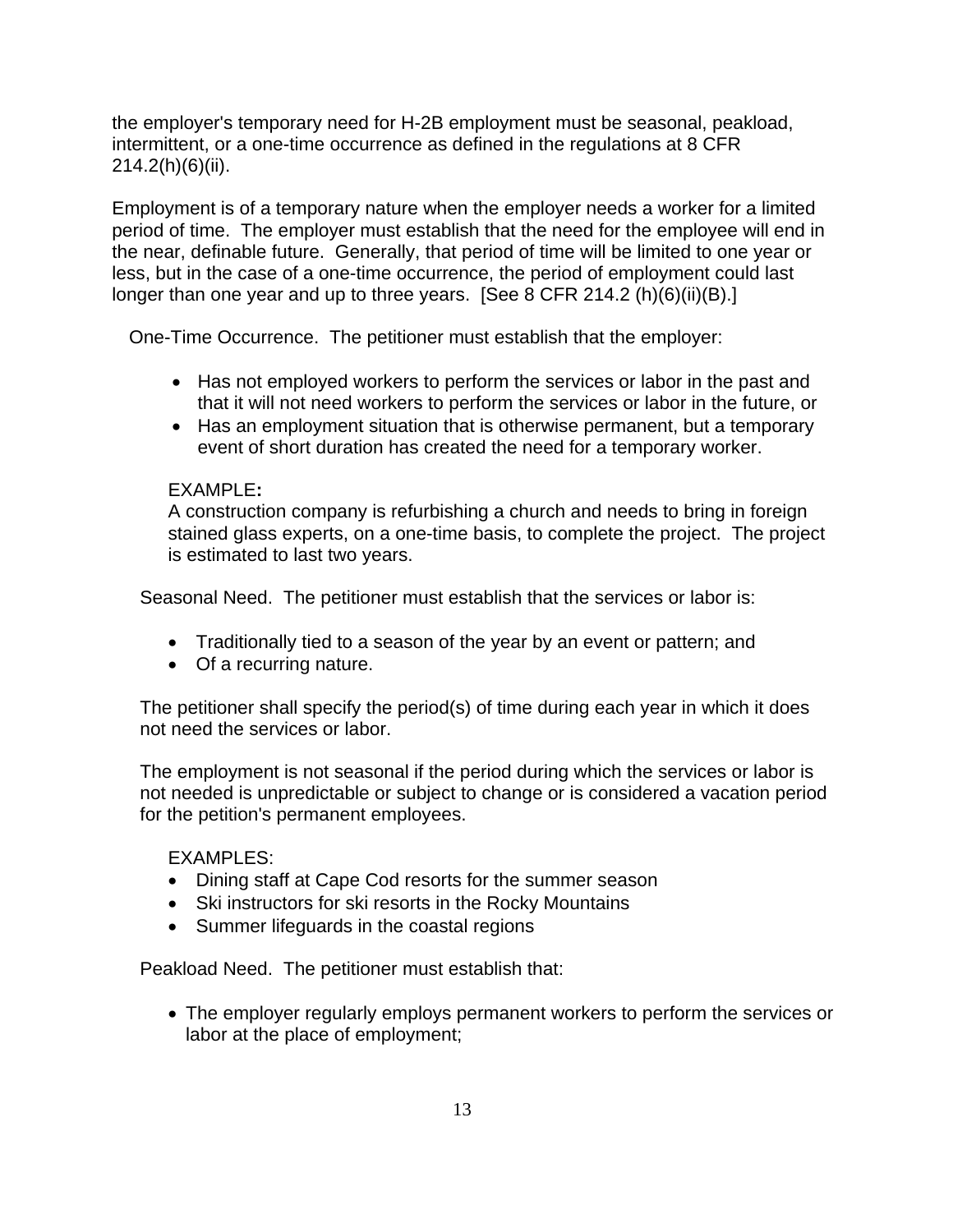- The employer needs to supplement its permanent staff at the place of employment on a temporary basis due to a seasonal or short-term demand; and
- The temporary additions to staff will not become part of the petitioner's regular operation.

### EXAMPLE**:**

A toy manufacturing company makes a product that has suddenly surpassed all sales predictions and expectations. It may be able to demonstrate that it has a peakload need for assembly-line workers to meet its unprecedented production demands for the Christmas season.

Intermittent Need.The petitioner must establish that it has not employed permanent or full-time workers to perform the services or labor, but occasionally or intermittently needs temporary workers to perform services or labor for short periods.

#### EXAMPLE:

A company that specializes in sports jerseys has a need for apparel workers when recurrent surges in production occur around major sporting events (such as the Superbowl).

### (c) Labor Certification.

(1) General. An H-2B petition must be filed on Form I-129, Petition for a Nonimmigrant Worker, with an approved temporary labor certification from the Department of Labor (DOL) or, if the work will be located in Guam, from the Governor of Guam or Guam Department of Labor (Guam DOL) certifying that qualified workers in the United States are not available and that the alien's employment will not adversely affect wages and working conditions of similarly employed United States workers. [See 8 CFR 214.2(h)(6)(iv)(A).] For employment in the Virgin Islands, such certifications can be issued only for 45 days and are limited to athletes and entertainers. [See 8 CFR 214.2(h)(6)(iv)(C).]

(2) Employment Start Date. Effective fiscal year 2010, H-2B petitioners may not request an employment start date on Form I-129 that is different than the date of employment need listed on the accompanying approved temporary labor certification. [See 8 CFR 214.2(h)(6)(iv)(D)]. The only exception to this applies when an amended H-2B petition, accompanied by a copy of the previously approved temporary labor certification and a copy of the initial petition approval notice, is filed at a later date to substitute workers as stated in 8 CFR 214.2(h)(6)(viii)(B). For employment beginning October 1, 2009 (the start of fiscal year 2010), petitions filed with a start date different from the date listed on the temporary labor certification that do not meet this exception will be denied by USCIS without prior issuance of a request for evidence.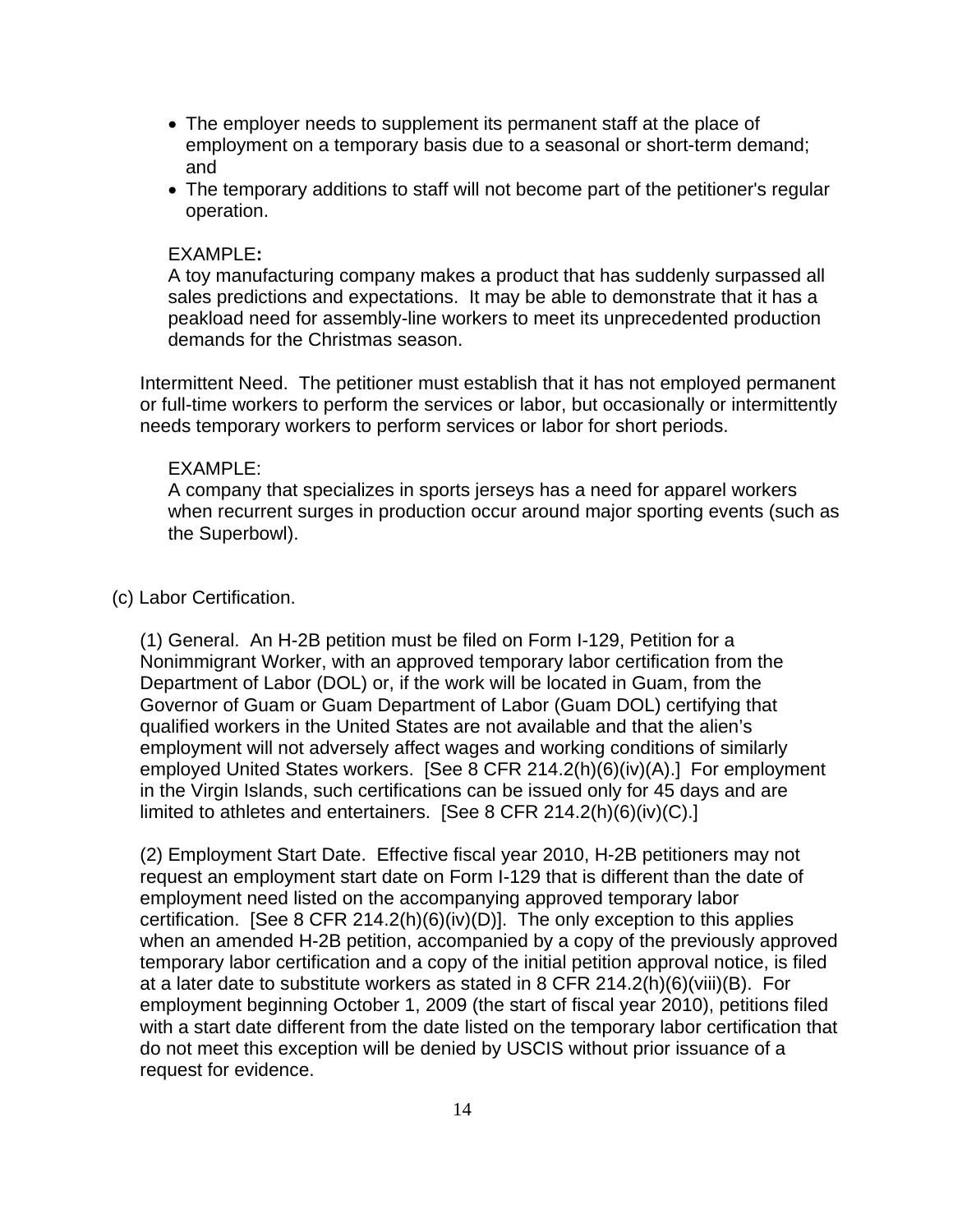(3) Musicians to Be Employed Within 50 Miles of the Canadian Border. The DOL has pre-certified that qualified persons are unavailable in the Canadian-United States border area (50 miles into the United States, along the Canadian border) and that the admission of Canadian musicians in such areas for periods not in excess of 30 days would not adversely affect the wages and working conditions of workers in the United States who are similarly employed. As such, a temporary labor certification for Canadian musicians within 50 miles of the Canadian border is not required, as per TEGL (Training and Employment Guidance Letter) 31-05 of May 31, 2006 signed by Emily Stover DeRocco. Where the Canadian-United States boundary line is within a body of water, such as the Great Lakes, the 50-mile area extends inland from the United States shore of that body of water. The pre-certification with respect to musicians is applicable to stagehands, drivers, and equipment handlers coming to the United States in connection with such musicians' employment, and such supporting workers may be included in the H-2B petition. In cases where the services of the musicians are needed for longer than 30 days, the prospective employer must file with the DOL for the required temporary labor certification and, upon receipt thereof, shall file a petition with the appropriate Service Center.

(d) H-2B Eligible Countries. H-2B petitions may only be approved for nationals of countries that the Secretary of Homeland Security has designated, with the concurrence of the Secretary of State, as eligible to participate in the H-2B program. A list of H-2B eligible countries will be published in a notice in the FR on a rolling basis. This list was initially developed based, in part, on an identification of the top participating countries in the H-2A and H-2B visa programs and their record of timely acceptance of the return of their nationals who are removed from the United States. Designation of countries on the list of eligible countries will be valid for one year from publication. The first H-2B Eligible Countries List was published in the FR on December 19, 2008. [See 73 FR 77729.] This list is also posted on the USCIS website.

A national from a country not on the H-2B eligible country list may only be the beneficiary of an approved H-2B petition if the Secretary of Homeland Security, in her sole and unreviewable discretion, determines that it is in the U.S. interest for that alien to be the beneficiary of such a petition. [See  $31.5(q)(3)$  of the AFM and 8 CFR 214.2(h)(6)(i)(E)(2).]

(e) Petitioner Requirements.

(1) An H-2B petitioner may be a United States employer, a United States agent, or a foreign employer filing through a United States agent.

A United States agent may file a petition in one of the following cases where:

- Workers are traditionally self-employed;
- Workers use agents to arrange short-term employment on their behalf with numerous employers; or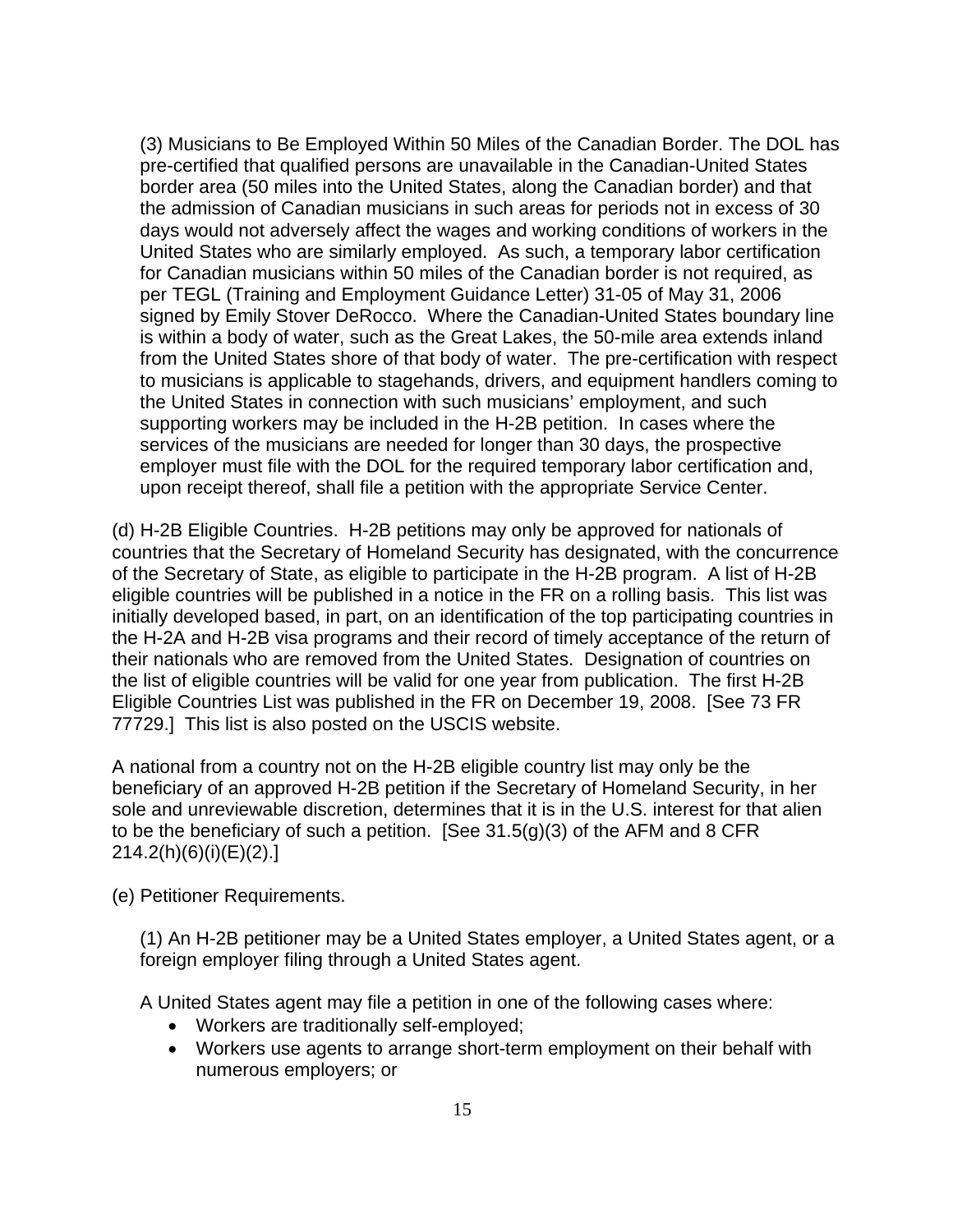• A foreign employer authorizes the agent to act on its behalf.

Furthermore, a petitioner may not file an H-2B petition unless it has obtained a temporary labor certification with the Department of Labor.

A foreign employer (one not subject to service of process in the United States) which has no location in the United States must use the services of a United States agent. A United States agent must be authorized to file the petition and to accept service of process in the United States in proceedings. A United States agent must also consider available United States workers for the temporary services or labor and offer terms and conditions of employment that are consistent with the same type of employment in the United States.

The petitioner must submit with the petition:

- An approved temporary labor certification issued by the DOL or the Governor of Guam unless the DOL has pre-certified the position (see paragraph (b)(2));
- Evidence addressing the temporary nature of the prospective employer's need;
- Evidence of the need for the number of workers requested;
- Evidence of the qualifications of the beneficiary(ies), if applicable;
- If an agent filing a petition on behalf of a petitioner, evidence that an agent meets one of the conditions in 8 CFR 214.2(h)(2)(i)(F);
- If an agent filing on behalf of multiple employers, a complete itinerary of services or engagements specifying the dates of each service or engagement, the names and addresses of the actual employers, and the names and addresses of the establishment, venues, or locations where the services will be performed.

(2) All H-2B petitions must state the nationality of all beneficiaries. [See AFM 31.5(d).] To avoid processing delays, petitioners are advised to file the petitions for workers from H-2B eligible countries and non-eligible countries separately. [See 8 CFR 214.2(h)(2)(ii).]

Adjudicating officers will issue a request for evidence when petitions filed on behalf of a combination of aliens from both H-2B eligible and non-eligible countries lack sufficient evidence to establish whether the beneficiaries from non-eligible countries qualify for H-2B classification.

(3) The petitioner is responsible for return transportation costs if the alien is dismissed for any reason prior to the end of the validity period of the petition.

(4) Employment-Related Notification. The petitioner must agree to notify USCIS within 2 work days if: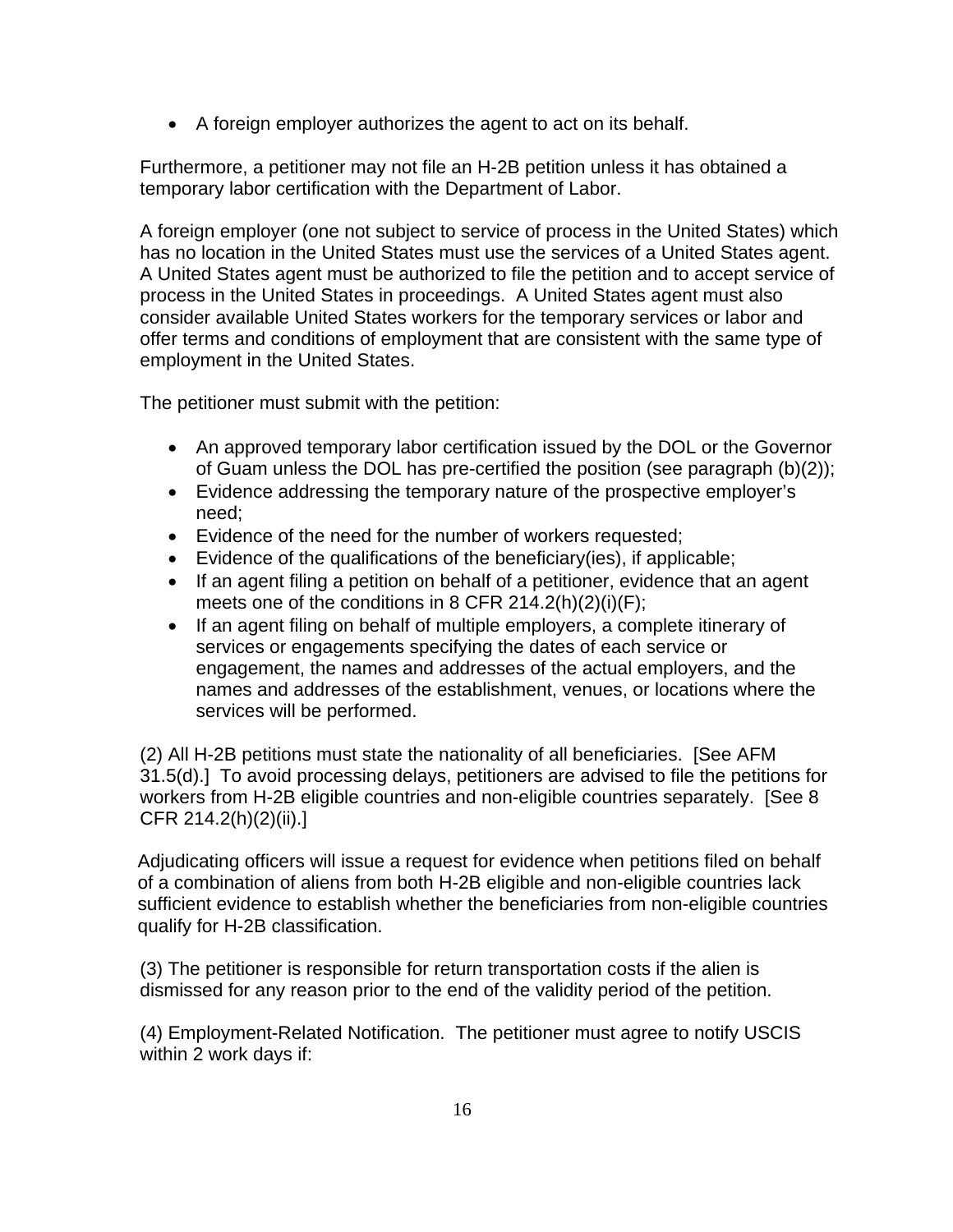- a worker fails to report to work within 5 work days of the employment start date on the petition;
- the temporary labor or services for which workers were hired is completed more than 30 days earlier than the employment end date stated on the petition; or
- the worker has not reported for work for a period of 5 consecutive work days without the consent of the employer or the worker is terminated prior to the completion of the temporary labor or services for which he or she was hired.

[See 8 CFR 214.2(h)(6)(i)(F)(1).] Instructions explaining how a petitioner should make an employment-related notification to USCIS were published in a notice in the FR on December 19, 2008. [See 73 FR 77816].

Please note: USCIS defers to the DOL's definition of "workday" which, according to the Fair Labor Standards Act, in general, means the period between the time on any particular day when an employee commences his/her "principal activity" and the time on that day at which he/she ceases such principal activity or activities

(5) Payment of Fees by Aliens to Obtain H-2B Employment. An H-2B petition will be denied or revoked on notice if USCIS determines that the petitioner has collected, or entered into an agreement to collect a fee or compensation as a condition of obtaining the H-2B employment, or that the petitioner knows or should have known that the beneficiary has paid or agreed to pay any facilitator, recruiter, or similar employment service as a condition of obtaining the H-2B employment. The types of fees that would be prohibited include: recruitment fees, attorneys' fees, and fees for preparation of visa applications. Prohibited fees do not include the lower of the fair market value or the actual reasonable costs of transportation to the United States and any payment of government-specified fees required of persons seeking to travel to the United States (e.g., fees required by a foreign government for issuance of passports, fees imposed by the U.S. Department of State for issuance of visas, inspection fees), *except* where the passing of such costs to the worker is prohibited by statute or by DOL regulation. [See Arriaga v. Florida Pacific Farms, L.L.C., 305 F.3d 1228 (11<sup>th</sup> Cir. 2002) (barring the passing of various costs to alien workers); see also, U.S. Department of Labor, "Notice of Withdrawal of Interpretation," 74 F.R. 13261-62 (citing H-2B cases applying Arriaga).]

All H-2B petitioners are required to attest in the H Classification Supplement submitted with the Form I-129 whether:

(A) The petitioner has used a staffing, recruiting, or placement service or agent to locate the H-2B workers included in the petition. If so, the name and address of the service and/or agent should be provided;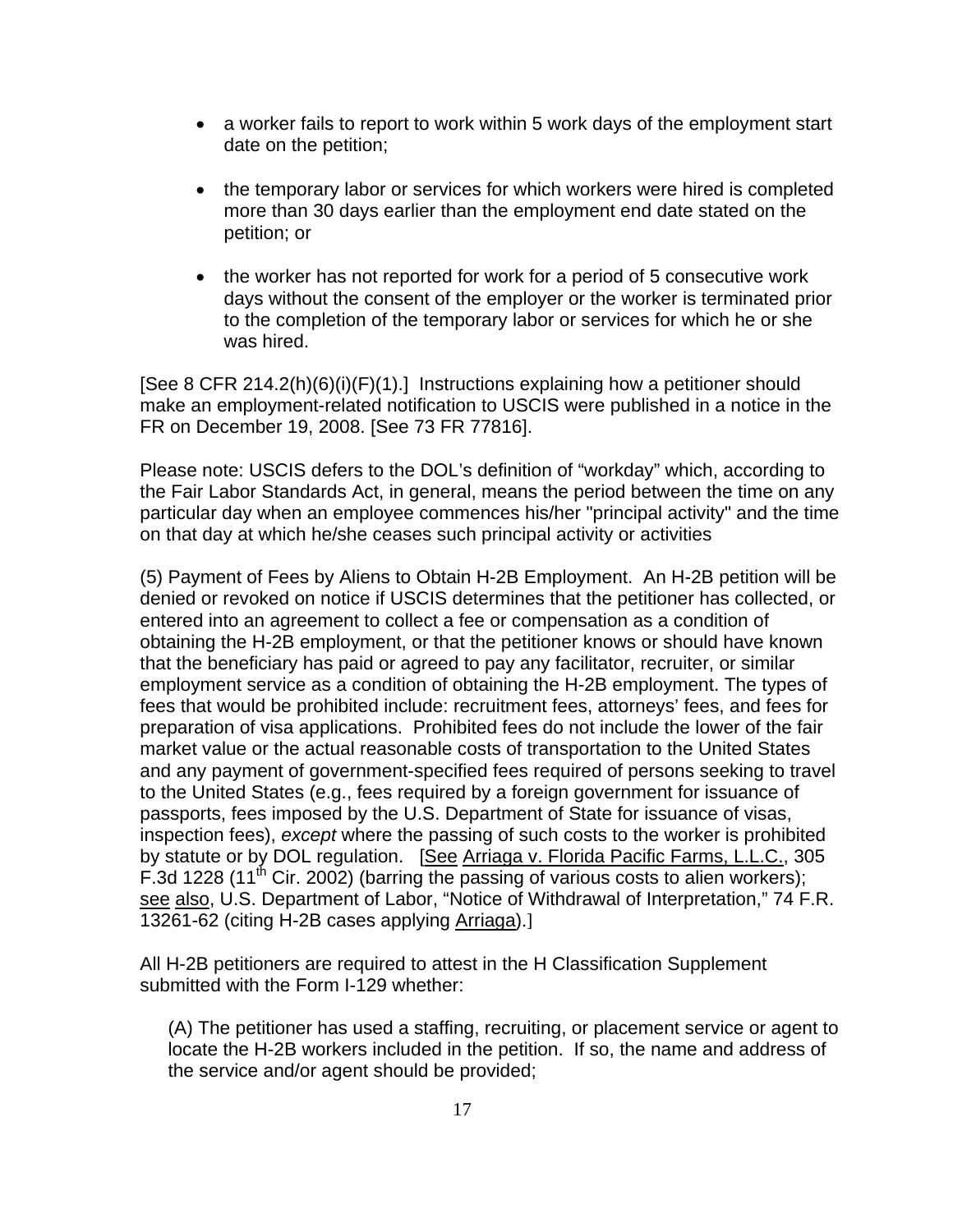(B) The beneficiaries have paid any form of compensation as a condition of the employment (or have made an agreement to pay such compensation at a later date), not including the lower of the fair market value or actual reasonable costs of transportation to the United States and government-specified fees required for travel to the United States (provided the passing of such costs by the petitioner/employer to the beneficiary is not prohibited by law) for which the beneficiary may be responsible, and answer the following:

- 1) If the beneficiary has paid any form of compensation, has the beneficiary been reimbursed? If yes, evidence of the reimbursement must be submitted.
- 2) If the beneficiary has made an agreement to pay such compensation at a later date, has this agreement been terminated? If yes, evidence of the termination must be submitted.

### AND

(C) The petitioner ever had an H-2B petition denied or revoked because an employee paid a job placement fee or other compensation. If so, information about when the petition was denied or revoked and the petition receipt number must be provided. If the worker(s) was/were reimbursed for such fees or compensation, evidence of reimbursement must be submitted. If the worker(s) was/were not reimbursed because of the failure to locate the beneficiary, evidence of the efforts to locate the beneficiary must be submitted.

Adjudicating officers will verify that the petitioner has signed the attestation included on the H Classification Supplement and will review the petitioner's answers to ensure that they are consistent with the petitioner's type of business.

If the alien has paid prohibited fees, the petition will not be denied or revoked if the petitioner demonstrates that:

- prior to the filing of the petition, the alien beneficiary has been reimbursed for the prohibited fees paid;
- where the prohibited fees have not yet been paid, that the agreement to pay has been terminated; or
- where, after the petition is filed, the petitioner learns that the prohibition on collecting or agreeing to collect a fee has been violated by a recruiter or agent, the petitioner notifies USCIS about the prohibited payments, or agreement to make such payments, within 2 work days of finding out about such payments or agreements. [See 8 CFR (6)(i)(B)(4).]

Instructions explaining how a petitioner should make a fee-related notification to USCIS were published in a notice in the FR on December 19, 2008. [See 73 FR 77816].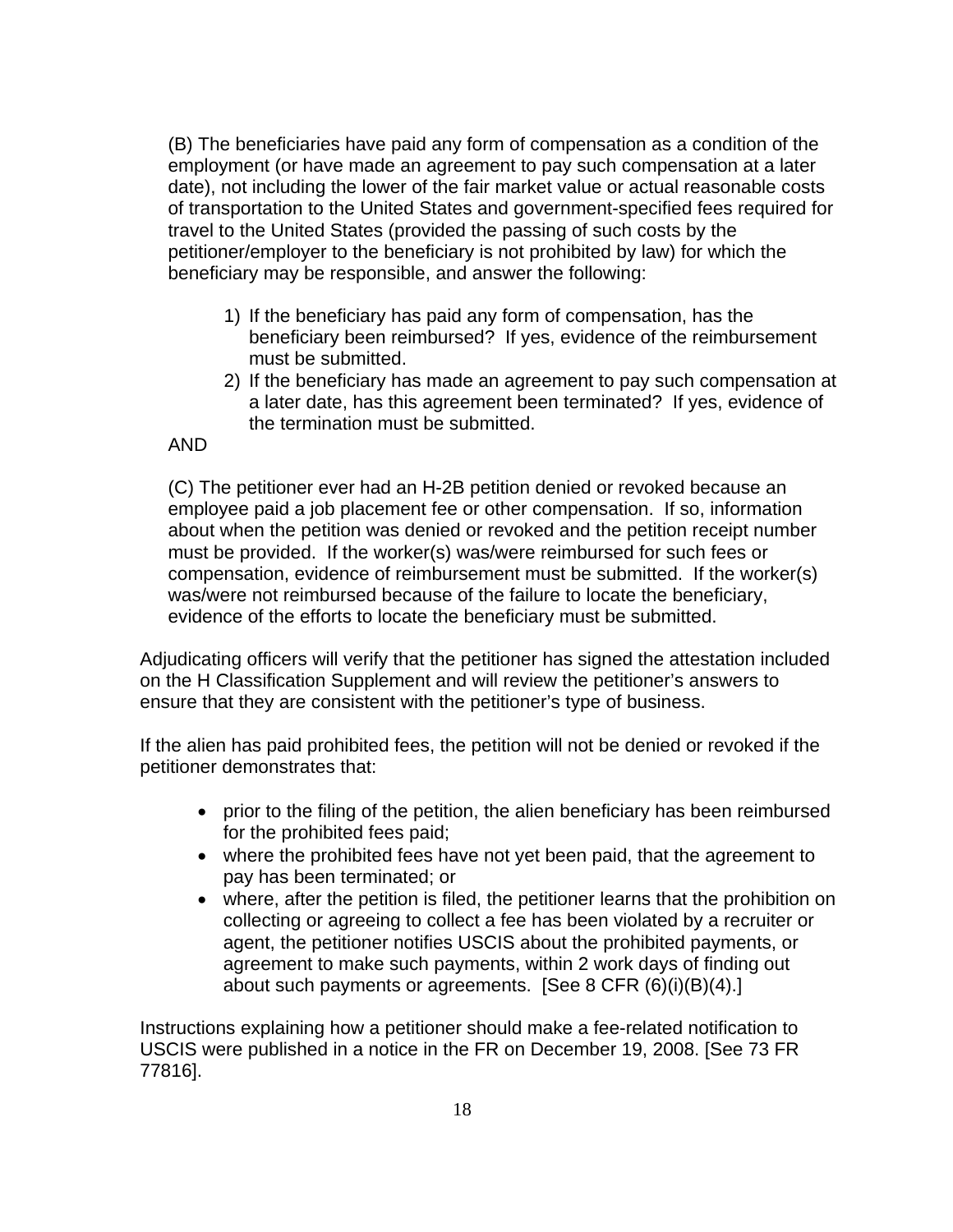If the H-2B petition is denied or revoked on these grounds, then, as a condition of approval of future H-2B petitions filed within one year of the denial or revocation, the petitioner must demonstrate that the beneficiary has been reimbursed or that the beneficiary cannot be located despite the petitioner's reasonable efforts. [See 8 CFR 214.2(h)(6)(i)(D).]

(f) Multiple Beneficiaries. More than one beneficiary may be included in an H-2B petition as long as the total number of beneficiaries does not exceed the number of positions certified by the DOL or Guam DOL (if applicable) on the relating temporary labor certification and the beneficiaries will be performing the same service, or receiving the same training, for the same period of time, and in the same location.

(g) Beneficiary Requirements:

(1) Petitions filed on behalf of beneficiaries currently in the United States requesting a change of status or extension of stay in H-2B status, must identify each beneficiary and provide evidence to show that each beneficiary meets the minimum employment and job training requirements listed on the temporary labor certification (if applicable).

(2) Petitions filed on behalf of beneficiaries who are outside the United States requesting consular notification are not required to identify the beneficiaries or to provide evidence of each beneficiary's qualifications and/or education with the petition, since such evidence may be submitted to the consulate at the time of a visa application or to CBP at the port of entry/pre-flight inspection upon admission.

(3) Beneficiaries from countries not listed as eligible for H-2B classification. The H Classification Supplement to the Form I-129 revised 1/22/09 (p. 8 – 12 of the form) now requires a petitioner who chooses to file a petition on behalf of H-2B workers who are not from a country that has been designated as an H-2B eligible country to name those beneficiaries and provide the following information about such beneficiaries:

- Full name;
- Date of birth:
- Country of birth; and
- Country of citizenship.

This provision applies both to beneficiaries who are currently within the United States who are seeking an extension of H-2B stay or change of status to H-2B, as well as to beneficiaries who are outside of the country. A petition filed on behalf of H-2B workers who are not from a country that has been designated as an eligible country may be approved *only if* USCIS determines that it is in the U.S. interest for that alien to be a beneficiary of such petition. [See 8 CFR 214.2(h)(6)(i)(E).] In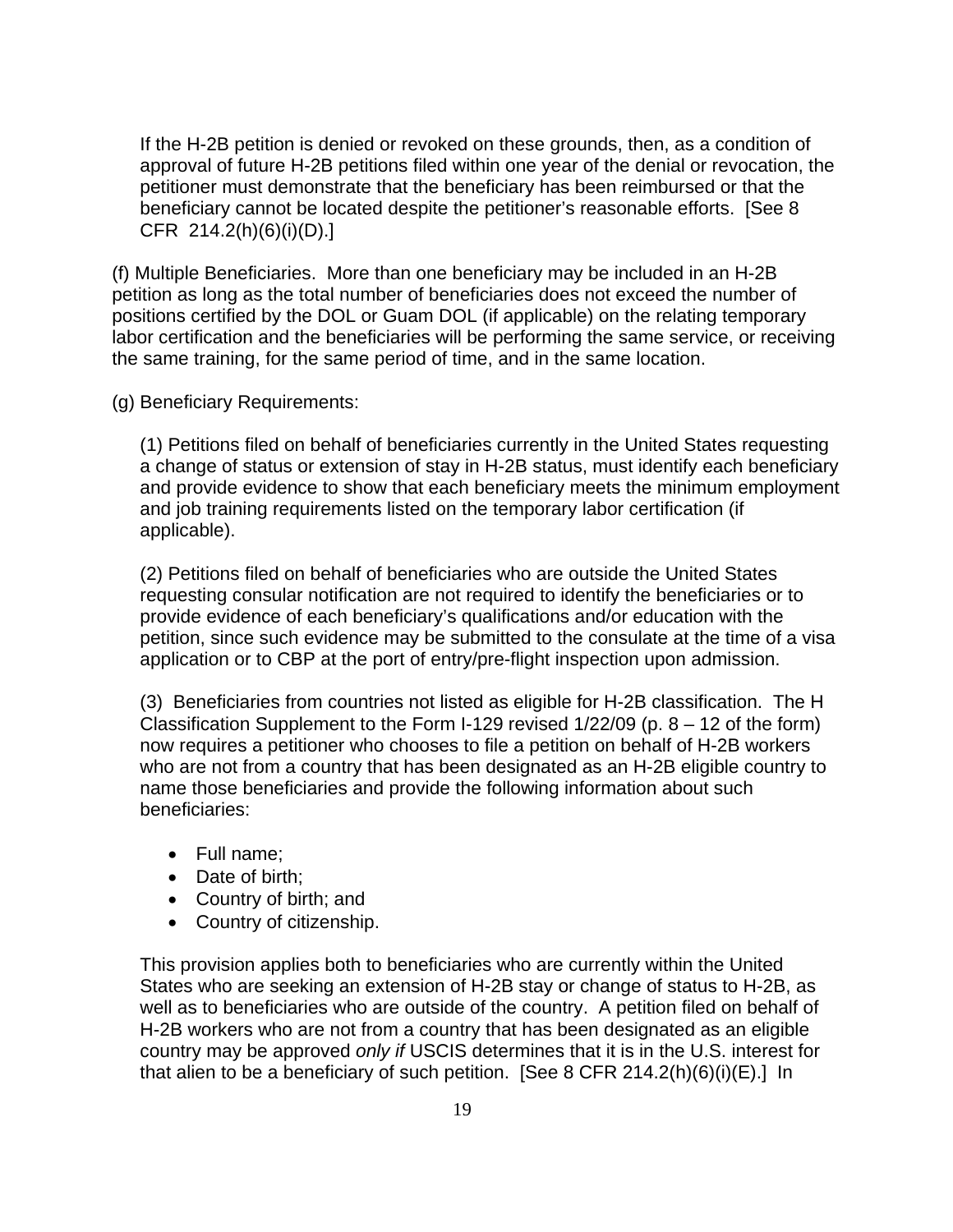order to make this discretionary determination of U.S. interest, USCIS may take into account the following factors, *including but not limited to*:

- Evidence that a worker with the required skills is not available from a country on the list of eligible countries;
- Evidence that the beneficiary has been admitted to the United States previously in H-2B status and complied with the terms of his/her status;
- Any potential for abuse, fraud, or other harm to the integrity of the H-2B program through the potential admission of these worker(s) that a petitioner plans to hire; and
- There are other factors that would serve the U.S. interest, if any.

Each request for a U.S. interest exception is fact-dependent, and therefore must be considered on a case-by-case basis. Although USCIS will consider any evidence submitted to address each factor, USCIS has determined that it is not necessary for a petitioner to satisfy each and every factor. Instead, a determination will be made based on the totality of circumstances. For factor no. 3, USCIS will take into consideration, among other things, whether the alien is from a country that cooperates with the repatriation of its nationals. For factor no. 4, circumstances that are given weight, but are not binding, include evidence substantiating the degree of harm that a particular U.S. employer, U.S. industry, and/or U.S. government entity might suffer without the services ofH-2B workers from non-eligible countries.

Petitions filed on behalf of beneficiaries from non-eligible countries that do not initially provide sufficient evidence to overcome the requirements of 8 CFR 214.2(h)(6)(i)(E)(2) will be issued a request for evidence allowing 30 days to respond to USCIS.

(4) The approval of a permanent labor certification, or the filing of a preference petition for an alien currently employed by the same petitioner, shall be a reason, by itself, to deny the alien's extension of stay. [See 8 CFR 214.2(h)(16)(ii).]

(h) Decision Procedures.

(1) Approval. If the documentary requirements have been met and the petition is approvable, endorse the action block. The approval period should coincide with the period requested by the petitioner but should not exceed the validity dates indicated on the temporary labor certification from the Department of Labor. If the alien is present in the United States and requires a change of status, follow procedures described in Chapter 30.3. If the alien is present in the United States and requires an extension of stay, follow procedures described in Chapter 30.2. Notify the petitioner of the action taken using Form I-797, Notice of Action. After approval, the file containing one copy of the petition and the supporting evidence should be forwarded to the Harrisonburg File Storage Facility (HBG).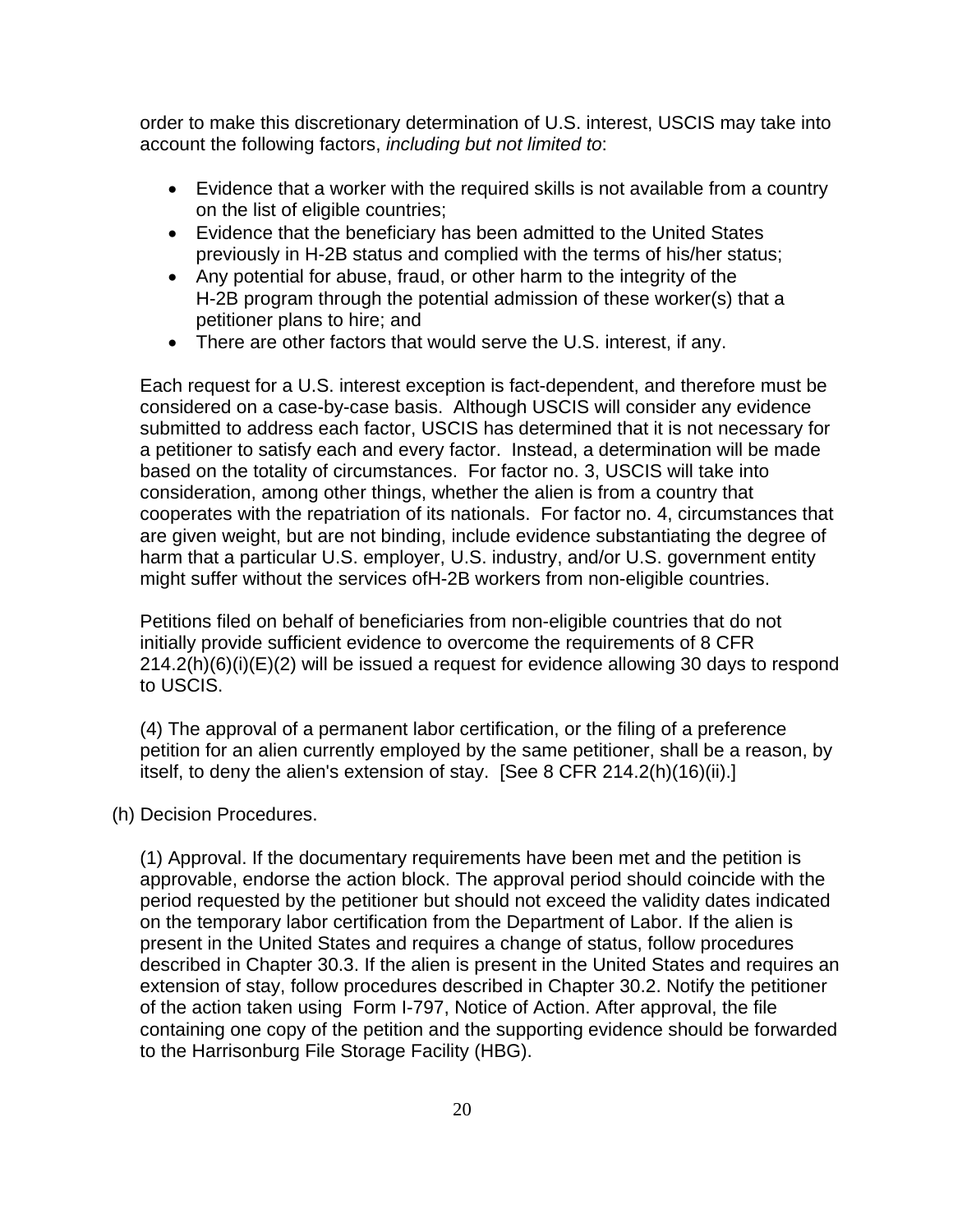USCIS no longer accepts and adjudicates an H-2B petition that lacks an approved temporary labor certification from the Department of Labor or Guam Department of Labor. [See 8 CFR 214.2(h)(6)(iv)(A) and (v)(A).] Any such petition will be rejected and returned to the petitioner, together with any fee submitted with the petition. As in the case of other rejected petitions, there is no appeal from the rejection of an H-2B petition lacking an approved temporary labor certification. Appeals of the denied temporary labor certifications must be adjudicated by the Department of Labor's appellate authority the Bureau of Alien Labor Certification Appeals (BALCA). [See 20 CFR 655.11.]

(2) Denial. Prepare a notice of denial and advise the petitioner of the right of appeal to the Administrative Appeals Office (AAO). Retain the file, in accordance with local procedures, until the appeal period expires or an appeal is received. Please note: while the denial of a petition filed on behalf of a national of a country not listed on the H-2B Eligible Countries List for failure to establish eligibility for the U.S. interest exception in 8 CFR 214.2(h) $(6)(i)(E)(2)$  may be appealed to the AAO, there is no *judicial* appeal available to challenge such a discretionary denial, as such decisions, by regulation, are, as noted above, made in the Secretary's sole and unreviewable discretion. Id.

(3) Partial Approvals. A partial approval can occur with petitions for multiple beneficiaries when only some of the beneficiaries included on the petition are found to be approvable and some must be denied. For example, a partial approval may result in cases where a petition is filed for a combination of beneficiaries from H-2B eligible and non-eligible countries and the petitioner is unable to provide sufficient evidence in response to a USCIS request for evidence that the beneficiaries from non-eligible countries meet the U.S. interest requirements of 8 CFR 214.2(h)(6)(i)(E)(2).

Since USCIS Systems are not capable of counting two actions for one receipt, the action on a partial approval is counted as an approval for reporting purposes. A petitioner may appeal the decision to deny classification to one or more of the beneficiaries or file a new petition in their behalf.

(i) Transmittal of Petition.

(1) Visa Applicants. If the beneficiary requires a visa and requests consular notification, the duplicate of the approved petition (if submitted), with the supporting documents, shall be sent to the Department of State's Kentucky Consular Center (KCC).

(2) Visa-exempt Applicants. When the beneficiary does not require a visa, the duplicate petition (if submitted), without supporting documents, shall be forwarded to the appropriate port of entry or pre-flight inspection facility.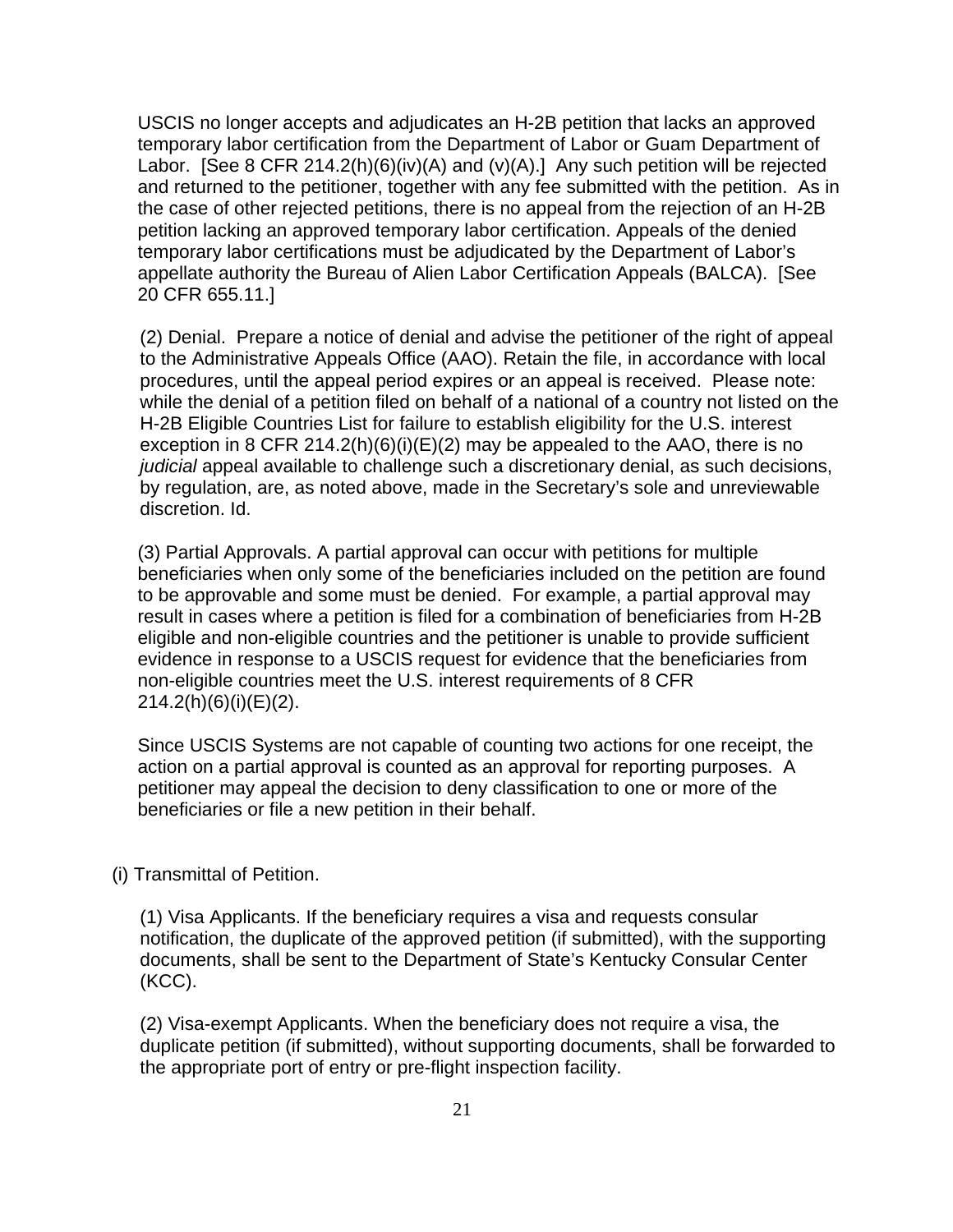(j) Special Handling Situations.

(1) Boilermakers. The National Association of Construction Boilermaker Employers and the International Brotherhood of Boilermakers have made arrangements with the Department of Labor and USCIS to obtain expedited determinations on H-2B temporary labor certification applications and petitions for boilermakers from the Canadian boilermaker's union when there are insufficient U.S. boilermakers to meet contract needs.

(A) Filing Procedures. The Manpower Optimization Stabilization and Training Fund (MOST) in Kansas City, Kansas serves as the clearinghouse for the employers and workers and will submit all of the paperwork required for temporary labor certification and petition approval. MOST will not be the petitioner or sign forms for the employers. Petitions for Canadian boilermakers who are outside of the United States may be filed with the service center without the names and evidence of qualifications of beneficiaries. Service center directors shall expedite adjudication of such petitions under emergent procedures. A separate temporary labor certification and petition must be filed for each employer. When the workers for an employer will enter at different ports of entry, a separate petition with a copy of the same temporary labor certification must be filed for each port of entry.

(B) Handling of Approved Petitions. On approval, the director shall send the petition to the designated port of entry. MOST will provide the port of entry the names and evidence of the qualifications of beneficiaries before they apply for admission. The port director shall be responsible for nonimmigrant control. When an approved petition involves replacement, MOST will provide the port with the names of beneficiaries to be replaced, the date they departed the United States, and the names and evidence of the qualifications of new beneficiaries who will apply for admission.

(2) Fish Roe Workers. The numerical limitation in section 214(g)(1)(B) of the Act does not apply to any nonimmigrant alien issued an H-2B visa or otherwise provided H-2B status who is employed or has received an offer of employment as a fish roe processor, a fish roe technician, or a supervisor of fish roe processing. [See Public Law 108-287, Section 14006.]

(k) Adjudicative Issues.

(1) Determining the Petitioner's Ability to Pay the Required Wage. This issue is most commonly associated with small enterprises that do not necessarily have the assets required to pay the salary guaranteed in the petition. Such a petition may be an accommodation to a relative or friend who will seek other employment or there may be an agreement to work for lower wages. It is not necessary that complete financial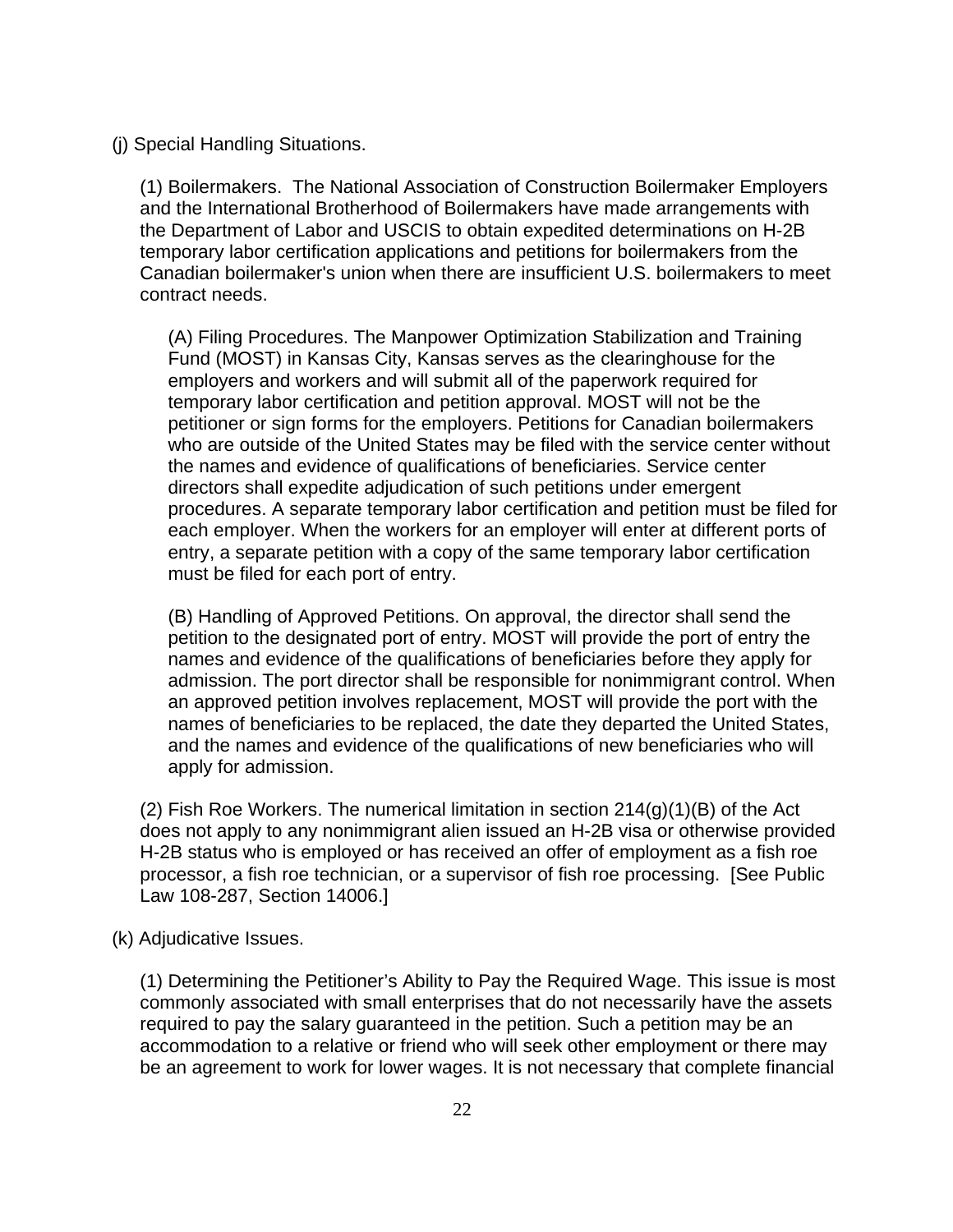data be submitted with every petition. However, if the financial condition of the petitioner calls into question whether the petitioner really intends to employ the alien as claimed, evidence of financial ability may be requested at the discretion of the adjudicating officer in order to determine whether there exists a bona fide job offer. Other factors that may be examined include, but are not limited to, the nature of the petitioner's business, the relationship between the beneficiary and the owners/officers of the petitioning entity, and the petitioner and beneficiary's immigration histories.

(2) Need for Workers. As it is within USCIS scope to evaluate whether there is an actual need for the work itself and whether there is a genuine job offer, adjudications officers are advised to evaluate an H-2B petitioner's actual need for the number of employees requested and to issue an RFE in cases where there is doubt as to the need for the number of H-2B workers requested.

(3) Substitution of Beneficiaries. H-2B workers that have not yet been admitted to the United States may be substituted as long as the employer can demonstrate that the total number of beneficiaries will not exceed the number of beneficiaries certified in the original temporary labor certification.

(A) Substitution of beneficiaries with aliens who are outside of the United States are processed directly with the consular office at which each alien will apply for a visa or, if the alien is visa exempt, at the port of entry or pre-flight inspection location where the alien will apply for admission.

(B) Substitution of beneficiaries with aliens who are currently in the United States is processed by USCIS. The petitioner must file an amended petition at the Service Center where the original petition was filed. The amended petition must retain a period of employment within the same half of the same fiscal year as the original petition and include:

- A filing fee;
- A copy of the original petition approval notice;
- A copy of the temporary labor certification;
- A statement explaining why the substitution is necessary;
- Evidence of the qualifications of each beneficiary, if applicable;
- Evidence of the beneficiaries' current status in the United States; and
- Evidence that the total number of beneficiaries will not exceed the number of H-2B workers authorized on the labor certification.

H-2B workers who were already admitted to the United States may not be substituted. Instead, a new petition accompanied by a newly approved labor certification must be filed.